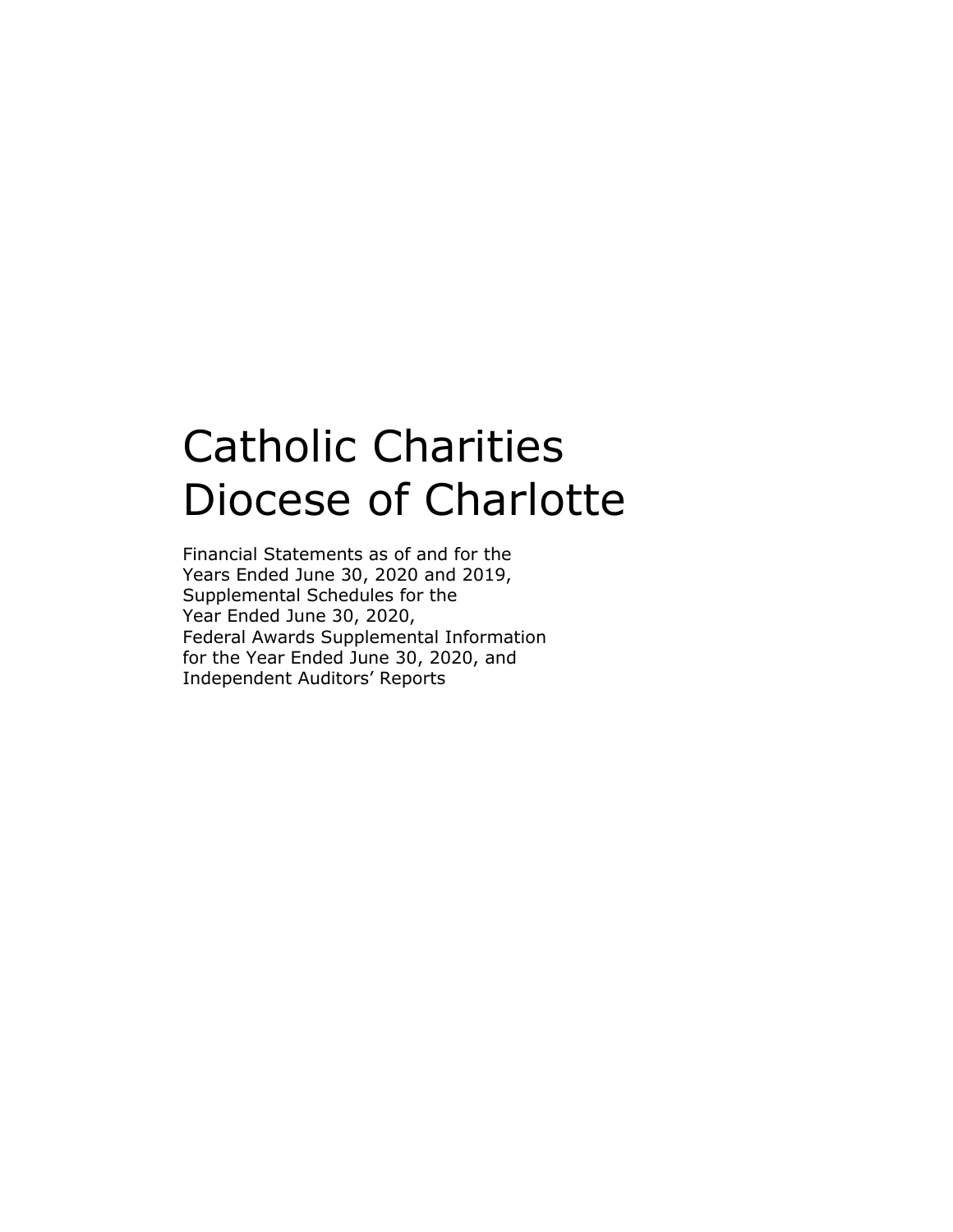## **TABLE OF CONTENTS**

|                                                                                                                                                                                                                          | Page      |
|--------------------------------------------------------------------------------------------------------------------------------------------------------------------------------------------------------------------------|-----------|
| INDEPENDENT AUDITORS' REPORT                                                                                                                                                                                             | $1 - 2$   |
| FINANCIAL STATEMENTS AS OF AND FOR THE YEARS ENDED<br>JUNE 30, 2020 AND 2019:                                                                                                                                            |           |
| <b>Statements of Financial Position</b>                                                                                                                                                                                  | 3         |
| <b>Statements of Activities</b>                                                                                                                                                                                          | $4 - 5$   |
| <b>Statements of Cash Flows</b>                                                                                                                                                                                          | 6         |
| <b>Statements of Functional Expenses</b>                                                                                                                                                                                 | $7 - 8$   |
| <b>Notes to Financial Statements</b>                                                                                                                                                                                     | $9 - 20$  |
| SUPPLEMENTAL SCHEDULES FOR THE YEAR ENDED JUNE 30, 2020-                                                                                                                                                                 | 21        |
| Statement of Activities by Location (Unaudited)                                                                                                                                                                          | $22 - 23$ |
| FEDERAL AWARDS SUPPLEMENTAL INFORMATION FOR THE<br>YEAR ENDED JUNE 30, 2020:                                                                                                                                             | 24        |
| Schedule of Expenditures of Federal and State Awards                                                                                                                                                                     | 25        |
| Notes to Schedule of Expenditures of Federal and State Awards                                                                                                                                                            | 26        |
| Independent Auditors' Report on Internal Control over Financial Reporting<br>and on Compliance and Other Matters Based on an Audit of Financial<br>Statements Performed in Accordance with Government Auditing Standards | $27 - 28$ |
| Independent Auditors' Report on Compliance for Each Major Federal Program;<br>Report on Internal Control over Compliance; and Report on Schedule of<br>Expenditures of Federal Awards required by the Uniform Guidance   | $29 - 31$ |
| Schedule of Findings and Questioned Costs                                                                                                                                                                                | $32 - 33$ |
| Summary Schedule of Prior Year Audit Findings                                                                                                                                                                            | 34        |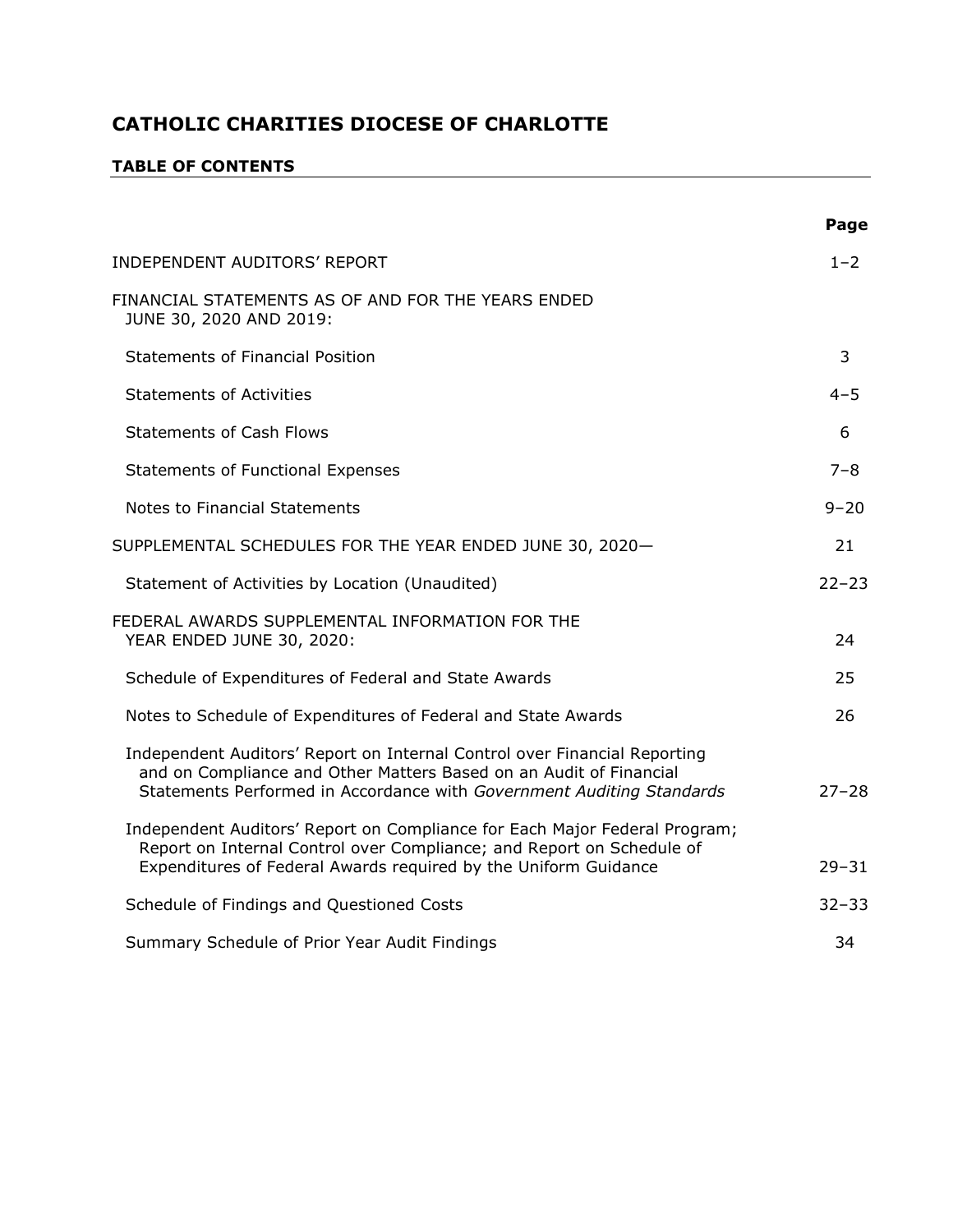## **Deloitte.**

**Deloitte & Touche LLP** 550 South Tryon Street Charlotte, NC 28202 USA

Tel: +1 704 887 1500 Fax: +1 704 887 1631 www.deloitte.com

#### **INDEPENDENT AUDITORS' REPORT**

To the Most Reverend Peter J. Jugis, Bishop of Charlotte, and the Board of Directors of Catholic Charities Diocese of Charlotte:

#### **Report on the Financial Statements**

We have audited the accompanying financial statements of Catholic Charities Diocese of Charlotte ("CCDOC") (an affiliated entity of the Roman Catholic Diocese of Charlotte), which comprise the statements of financial position as of June 30, 2020 and 2019, and the related statements of activities, statements of functional expenses, and cash flows for the years then ended, and the related notes to the financial statements.

#### **Management's Responsibility for the Financial Statements**

Management is responsible for the preparation and fair presentation of these financial statements in accordance with accounting principles generally accepted in the United States of America; this includes the design, implementation, and maintenance of internal control relevant to the preparation and fair presentation of financial statements that are free from material misstatement, whether due to fraud or error.

#### **Auditors' Responsibility**

Our responsibility is to express an opinion on these financial statements based on our audits. We conducted our audits in accordance with auditing standards generally accepted in the United States of America and the standards applicable to financial audits contained in *Government Auditing Standards*, issued by the Comptroller General of the United States. Those standards require that we plan and perform the audit to obtain reasonable assurance about whether the financial statements are free of material misstatement.

An audit involves performing procedures to obtain audit evidence about the amounts and disclosures in the financial statements. The procedures selected depend on the auditor's judgment, including the assessment of the risks of material misstatement of the financial statements, whether due to fraud or error. In making those risk assessments, the auditor considers internal control relevant to CCDOC's preparation and fair presentation of the financial statements in order to design audit procedures that are appropriate in the circumstances, but not for the purpose of expressing an opinion on the effectiveness of CCDOC's internal control. Accordingly, we express no such opinion. An audit also includes evaluating the appropriateness of accounting policies used and the reasonableness of significant accounting estimates made by management, as well as evaluating the overall presentation of the financial statements.

We believe that the audit evidence we have obtained is sufficient and appropriate to provide a basis for our audit opinion.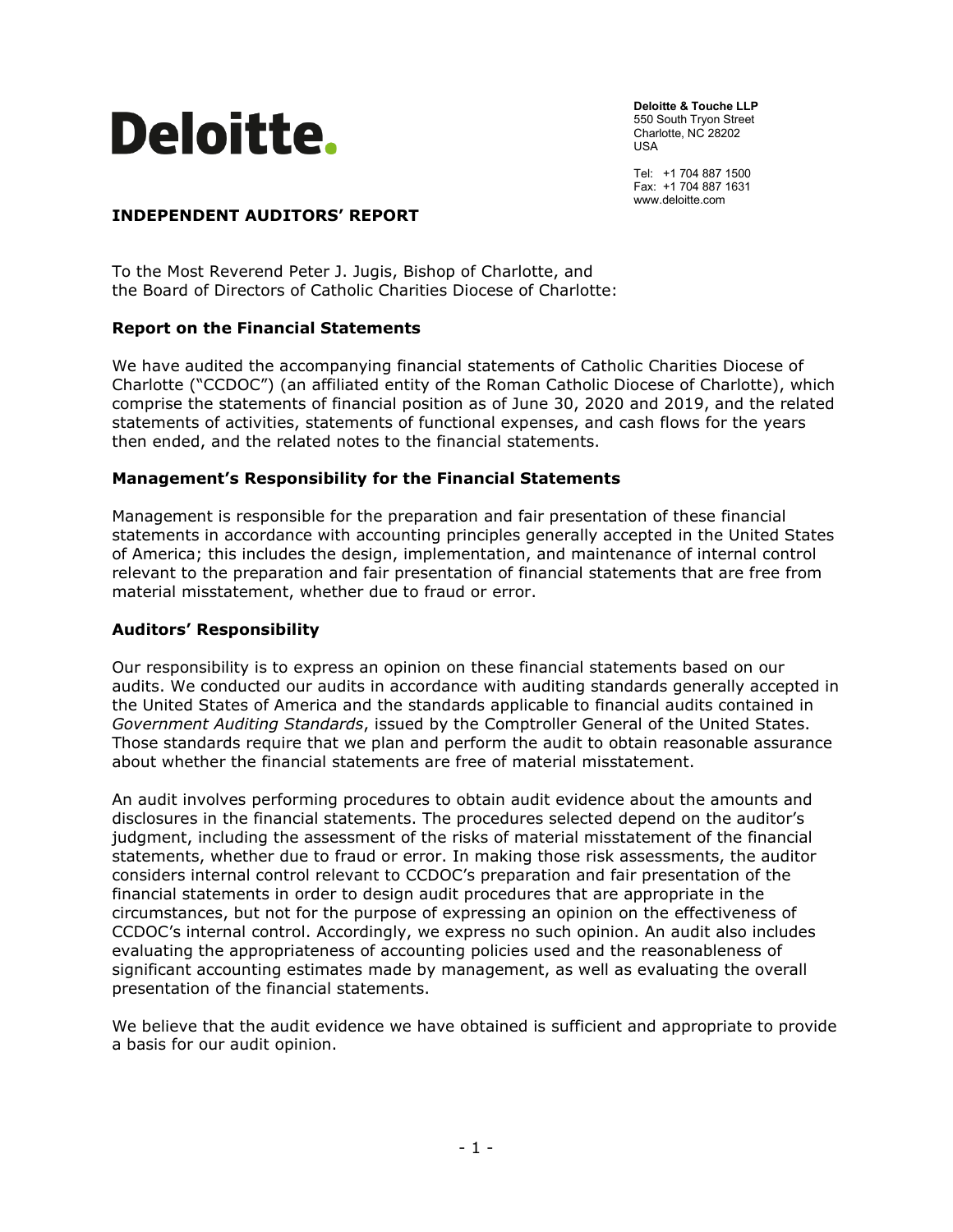#### **Opinion**

In our opinion, financial statements referred to above present fairly, in all material respects, the financial position of CCDOC as of June 30, 2020 and 2019, and the changes in its net assets, functional expenses, and cash flows for the years then ended in accordance with accounting principles generally accepted in the United States of America.

#### **Emphasis of Matters**

As discussed in Note 7 to the financial statements, because of the significant nature of transactions with affiliated entities, the accompanying financial statements may not be indicative of the conditions that would have existed, or the results of operations, if the CCDOC had operated without such affiliations. Our opinion is not modified with respect to this matter.

#### **Disclaimer of Opinion on Supplemental Schedules**

Our audits were conducted for the purpose of forming an opinion on the financial statements as a whole. The supplemental schedules on pages 21 through 23 are presented for the purpose of additional analysis and are not a required part of the financial statements. These schedules are the responsibility of CCDOC's management. Such schedules have not been subjected to the auditing procedures applied in our audits of the financial statements, and, accordingly it is inappropriate to and we do not express an opinion on the supplementary information referred to above.

#### **Other Reporting Required by** *Government Auditing Standards*

In accordance with *Government Auditing Standards*, we have also issued our report dated September 22, 2020, on our consideration of CCDOC's internal control over financial reporting and on our tests of its compliance with certain provisions of laws, regulations, contracts, and grant agreements and other matters. The purpose of that report is to describe the scope of our testing of internal control over financial reporting and compliance and the results of that testing, and not to provide an opinion on the internal control over financial reporting or on compliance. That report is an integral part of an audit performed in accordance with *Government Auditing Standards* in considering CCDOC's internal control over financial reporting and compliance.

Deloitte & Touche LLP

September 22, 2020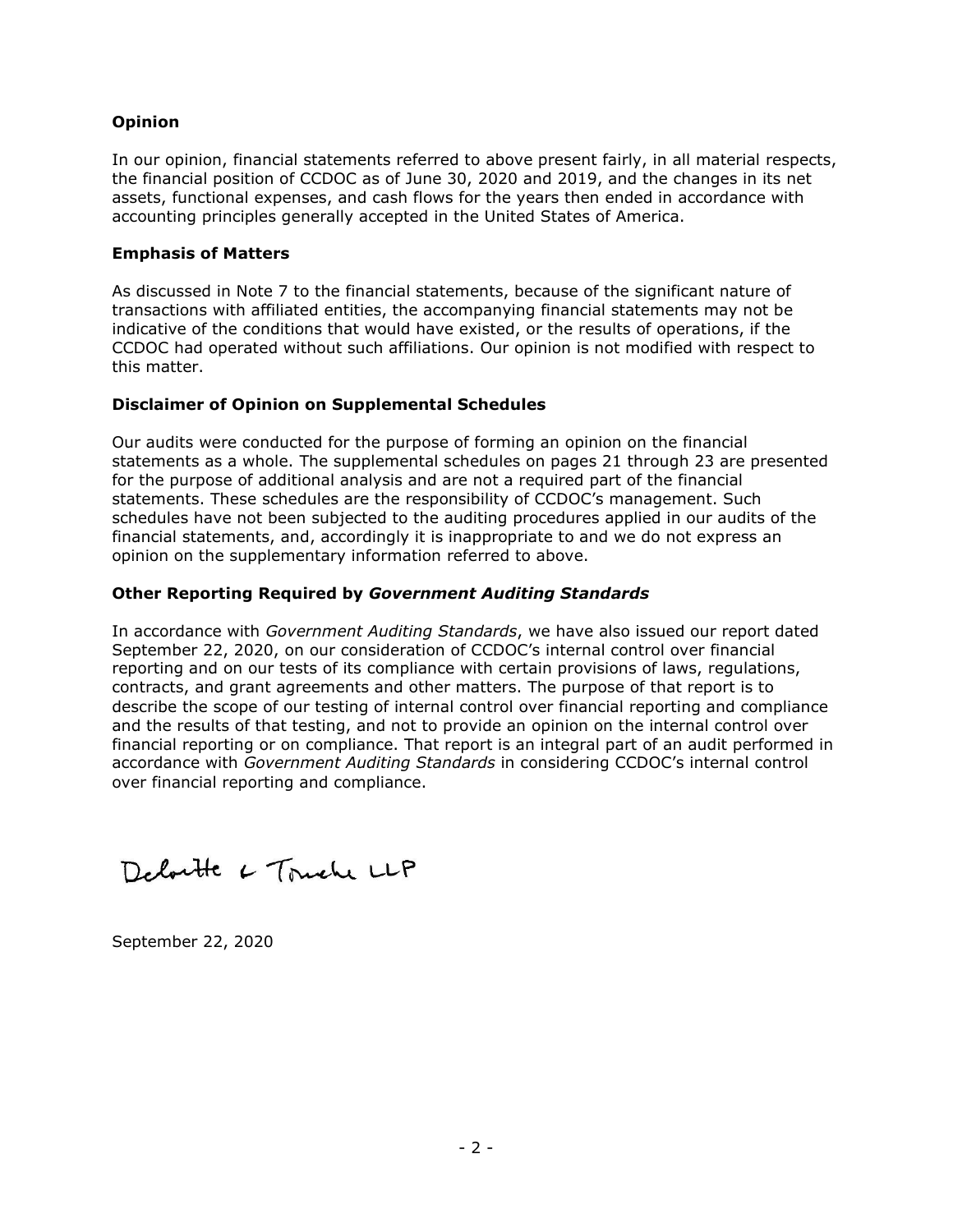#### **STATEMENTS OF FINANCIAL POSITION AS OF JUNE 30, 2020 AND 2019**

| <b>ASSETS</b>                                                                                                                                                                                                 | 2020                                                              | 2019                                                                                |
|---------------------------------------------------------------------------------------------------------------------------------------------------------------------------------------------------------------|-------------------------------------------------------------------|-------------------------------------------------------------------------------------|
|                                                                                                                                                                                                               |                                                                   |                                                                                     |
| <b>CURRENT ASSETS:</b><br>Cash and cash equivalents<br>Deposits with DL Catholic<br>Investment in certificate of deposit<br>Accounts receivable:<br>Current pledges-net of allowances of \$1,587 in 2020 and  | 21,080<br>\$<br>1,687,141<br>140,068                              | 18,899<br>\$<br>1,149,953<br>137,081                                                |
| \$2,649 in 2019<br>Other receivables<br>Other current assets                                                                                                                                                  | 22,817<br>230,029<br>83,883                                       | 48,793<br>202,678<br>106,756                                                        |
| Total current assets                                                                                                                                                                                          | 2,185,018                                                         | 1,664,160                                                                           |
| LONG-TERM PLEDGES-Net allowances of \$803 in 2020 and \$0 in 2019                                                                                                                                             | 19,057                                                            | 120                                                                                 |
| RIGHT-OF-USE ASSETS-Operating leases                                                                                                                                                                          | 39,748                                                            | 32,142                                                                              |
| INVESTMENTS HELD BY THE DIOCESAN FOUNDATION                                                                                                                                                                   | 1,465,001                                                         | 1,333,136                                                                           |
| PROPERTY AND EQUIPMENT-Net                                                                                                                                                                                    | <u>135,518</u>                                                    | 126,958                                                                             |
| <b>TOTAL ASSETS</b>                                                                                                                                                                                           | \$3,844,342                                                       | \$3,156,516                                                                         |
| <b>LIABILITIES AND NET ASSETS</b>                                                                                                                                                                             |                                                                   |                                                                                     |
| <b>CURRENT LIABILITIES:</b><br>Accounts payable and accrued expenses<br>Accrued salaries, wages, and benefits<br>Notes Payable-PPP loan<br>Accrued vacation<br>Other current liabilities<br>Lease liabilities | 173,839<br>\$<br>159,663<br>190,912<br>146,626<br>5,930<br>31,508 | 102,010<br>\$<br>155,115<br>$\overline{\phantom{a}}$<br>133,145<br>10,700<br>12,231 |
| Total current liabilities                                                                                                                                                                                     | 708,478                                                           | 413,201                                                                             |
| LONG-TERM LEASE LIABILITIES                                                                                                                                                                                   | 8,240                                                             | <u>19,911</u>                                                                       |
| <b>Total liabilities</b>                                                                                                                                                                                      | 716,718                                                           | 433,112                                                                             |
| <b>NET ASSETS:</b><br>Net assets without donor restrictions:                                                                                                                                                  |                                                                   |                                                                                     |
| Undesignated<br>Designated for Diocesan Foundation endowments                                                                                                                                                 | 1,086,233<br>436,754                                              | 826,417<br>388,156                                                                  |
| Total net assets without donor restrictions                                                                                                                                                                   | 1,522,987                                                         | 1,214,573                                                                           |
| Net assets with donor restrictions                                                                                                                                                                            | 1,604,637                                                         | 1,508,831                                                                           |
| Total net assets                                                                                                                                                                                              | 3,127,624                                                         | 2,723,404                                                                           |
| TOTAL LIABILITIES AND NET ASSETS                                                                                                                                                                              | \$3,844,342                                                       | \$3,156,516                                                                         |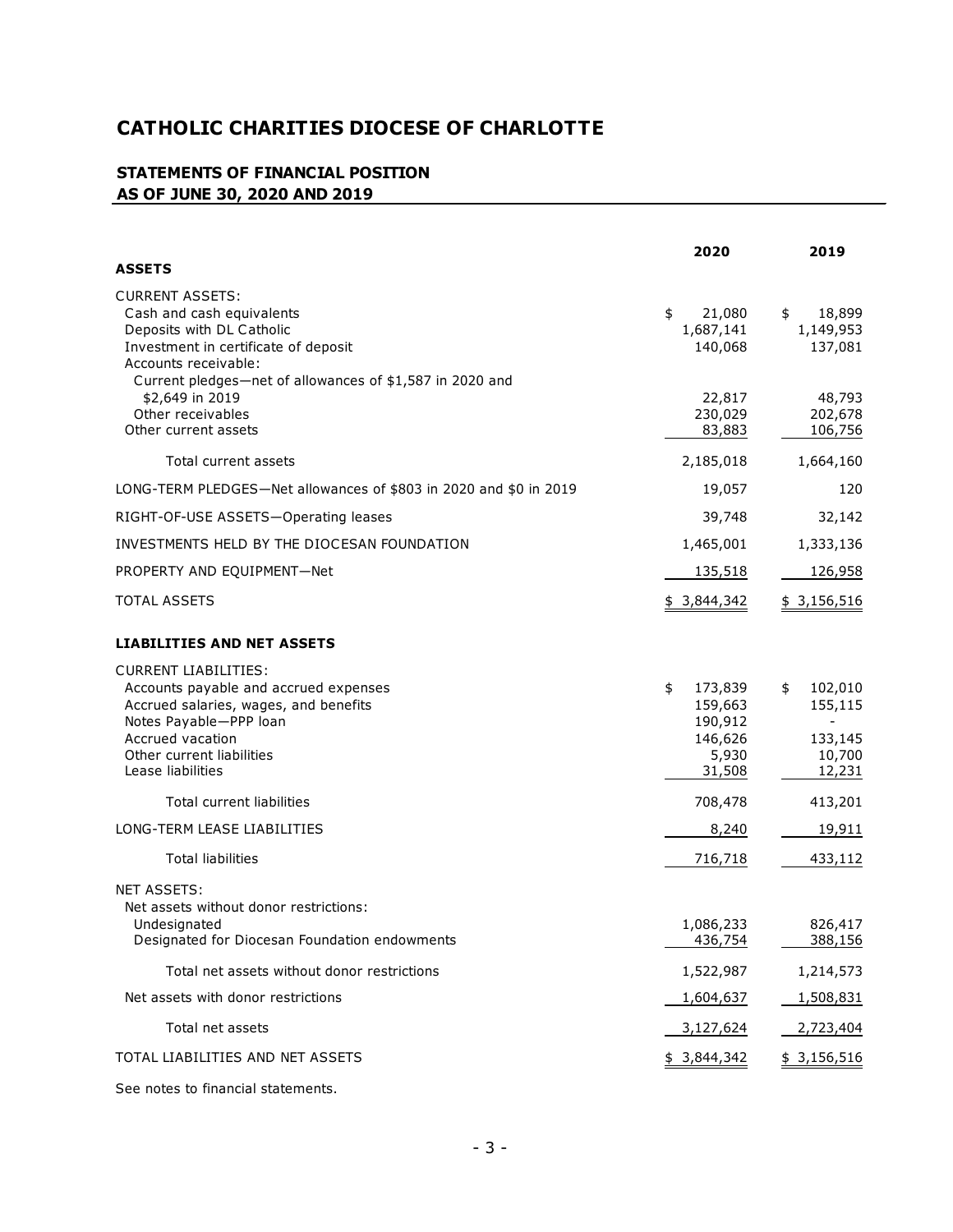#### **STATEMENTS OF ACTIVITIES FOR THE YEARS ENDED JUNE 30, 2020 AND 2019**

|                                          | 2020                                        |                                          |              | 2019                                        |                                          |              |
|------------------------------------------|---------------------------------------------|------------------------------------------|--------------|---------------------------------------------|------------------------------------------|--------------|
|                                          | <b>Without Donor</b><br><b>Restrictions</b> | <b>With Donor</b><br><b>Restrictions</b> | <b>Total</b> | <b>Without Donor</b><br><b>Restrictions</b> | <b>With Donor</b><br><b>Restrictions</b> | <b>Total</b> |
| REVENUES AND OTHER SUPPORT:              |                                             |                                          |              |                                             |                                          |              |
| Paycheck Protection Program Award        | \$438,197                                   | \$                                       | \$438,197    | \$<br>$\overline{\phantom{a}}$              | \$                                       | \$           |
| Other Federal and state agency awards    | \$1,982,412                                 |                                          | \$1,982,412  | \$1,575,575                                 |                                          | \$1,575,575  |
| Other grants and awards                  | 10,879                                      | 286,250                                  | 297,129      | 13,975                                      | 520,410                                  | 534,385      |
| Contributions-Diocese of Charlotte       | 1,959,420                                   | 7,945                                    | 1,967,365    | 1,953,109                                   | 18,170                                   | 1,971,279    |
| Contributions-other                      | 1,605,510                                   | 407,998                                  | 2,013,508    | 1,307,532                                   | 255,818                                  | 1,563,350    |
| Fees-services rendered                   | 269,505                                     | $\overline{\phantom{a}}$                 | 269,505      | 306,125                                     |                                          | 306,125      |
| Fees-special events                      | 192,523                                     |                                          | 192,523      | 224,300                                     |                                          | 224,300      |
| Investment income and other              | 22,625                                      | 84,492                                   | 107,117      | 40,128                                      | 237,462                                  | 277,590      |
| Net assets released from restriction     | 690,879                                     | (690, 879)                               |              | 789,249                                     | (789, 249)                               |              |
| Total revenues and other support         | 7,171,950                                   | 95,806                                   | 7,267,756    | 6,209,993                                   | 242,611                                  | 6,452,604    |
| <b>EXPENSES:</b>                         |                                             |                                          |              |                                             |                                          |              |
| Program expenses:                        |                                             |                                          |              |                                             |                                          |              |
| Catholic Campaign for Human Development  |                                             |                                          |              |                                             |                                          |              |
| and Catholic Relief Services programs    | 54,488                                      |                                          | 54,488       | 50,230                                      |                                          | 50,230       |
| Counseling program                       | 429,379                                     |                                          | 429,379      | 424,110                                     |                                          | 424,110      |
| Direct Assistance program                | 1,970,087                                   |                                          | 1,970,087    | 1,440,459                                   |                                          | 1,440,459    |
| Family Life program                      | 176,580                                     |                                          | 176,580      | 187,000                                     |                                          | 187,000      |
| Natural Family Planning program          | 93,098                                      |                                          | 93,098       | 97,870                                      |                                          | 97,870       |
| Office of Economic Opportunity           | 48,953                                      |                                          | 48,953       | 122,052                                     |                                          | 122,052      |
| Pregnancy Support & Adoption program     | 46,646                                      |                                          | 46,646       | 68,244                                      |                                          | 68,244       |
| Refugee and Immigration Services program | 1,338,892                                   |                                          | 1,338,892    | 1,569,671                                   |                                          | 1,569,671    |
| Respect Life program                     | 62,220                                      |                                          | 62,220       | 58,937                                      |                                          | 58,937       |
| Social Concerns & Advocacy program       | 150,895                                     |                                          | 150,895      | 151,087                                     |                                          | 151,087      |
| Stay the Course & Teen Parenting program | 191,291                                     |                                          | 191,291      | 218,287                                     |                                          | 218,287      |
| Translation & Interpretation             | 537,092                                     |                                          | 537,092      | 579,918                                     |                                          | 579,918      |
| Veteran's Services                       | 432,389                                     |                                          | 432,389      |                                             |                                          |              |
| Youth Counseling program                 | 117,338                                     |                                          | 117,338      | 167,627                                     |                                          | 167,627      |
| Total program expenses                   | 5,649,348                                   |                                          | 5,649,348    | 5,135,492                                   |                                          | 5,135,492    |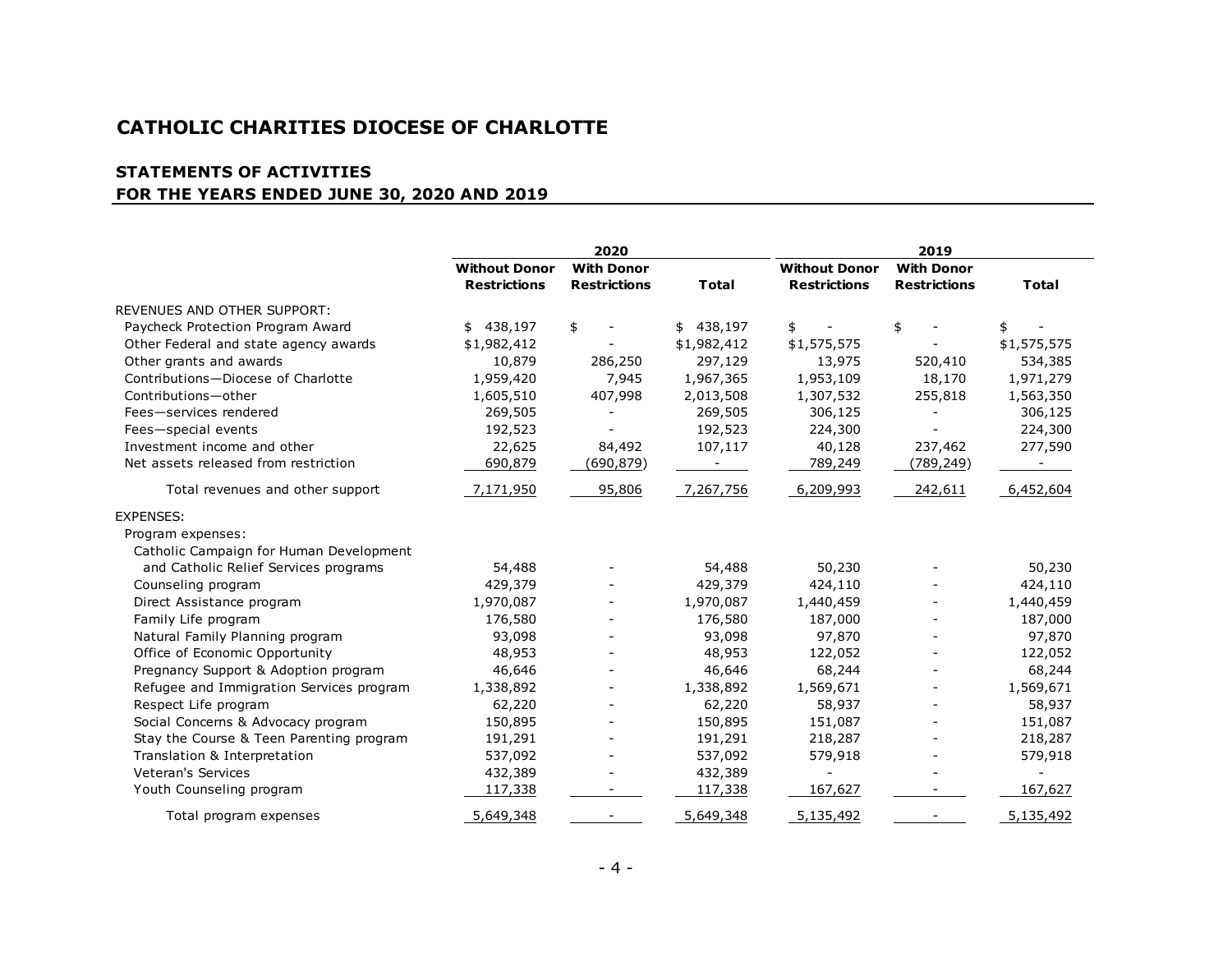#### **STATEMENTS OF ACTIVITIES FOR THE YEARS ENDED JUNE 30, 2020 AND 2019**

|                                                                                                            | 2020                                        |                                          |                                    | 2019                                        |                                          |                                    |
|------------------------------------------------------------------------------------------------------------|---------------------------------------------|------------------------------------------|------------------------------------|---------------------------------------------|------------------------------------------|------------------------------------|
|                                                                                                            | <b>Without Donor</b><br><b>Restrictions</b> | <b>With Donor</b><br><b>Restrictions</b> | <b>Total</b>                       | <b>Without Donor</b><br><b>Restrictions</b> | <b>With Donor</b><br><b>Restrictions</b> | <b>Total</b>                       |
| Support services expenses:<br>Cost of direct benefits to donors<br>General & administrative<br>Fundraising | \$<br>37,228<br>862,772<br>314,188          | \$<br>$\overline{\phantom{a}}$           | 37,228<br>\$<br>862,772<br>314,188 | \$<br>82,812<br>773,000<br>257,368          | \$<br>$\overline{\phantom{a}}$           | 82,812<br>\$<br>773,000<br>257,368 |
| Total support services expenses                                                                            | 1,214,188                                   |                                          | 1,214,188                          | 1,113,180                                   |                                          | 1,113,180                          |
| Total expenses                                                                                             | 6,863,536                                   |                                          | 6,863,536                          | 6,248,672                                   |                                          | 6,248,672                          |
| CHANGE IN NET ASSETS                                                                                       | 308,414                                     | 95,806                                   | 404,220                            | (38, 679)                                   | 242,611                                  | 203,932                            |
| NET ASSETS:<br>Beginning of year                                                                           | 1,214,573                                   | 1,508,831                                | 2,723,404                          | 1,253,252                                   | 1,266,220                                | 2,519,472                          |
| End of year                                                                                                | \$1,522,987                                 | \$1,604,637                              | \$3,127,624                        | \$1,214,573                                 | \$1,508,831                              | \$2,723,404                        |

See notes to financial statements. (Concluded)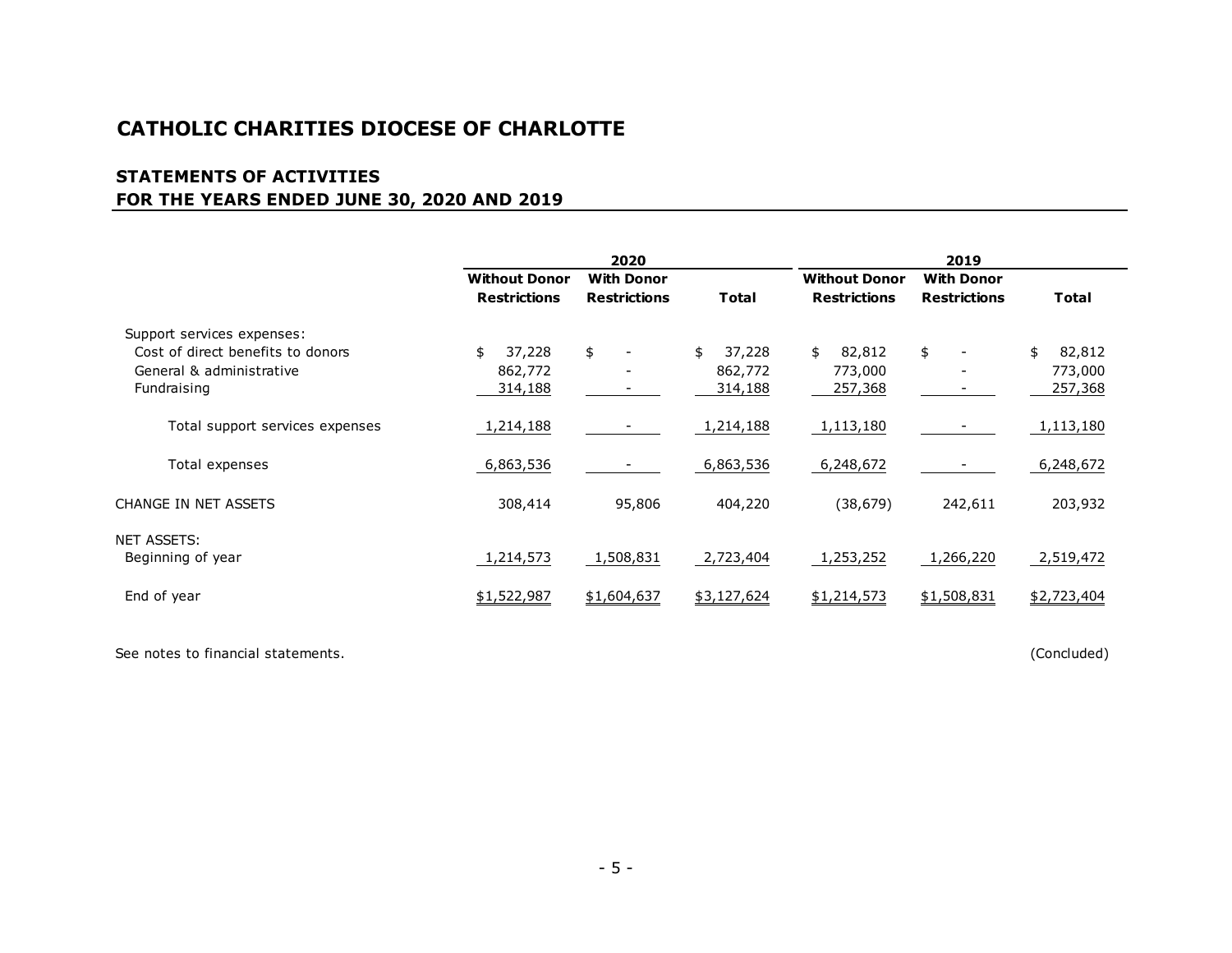#### **STATEMENTS OF CASH FLOWS FOR THE YEARS ENDED JUNE 30, 2020 AND 2019**

|                                                                                                | 2020           | 2019       |
|------------------------------------------------------------------------------------------------|----------------|------------|
| CASH FLOWS FROM OPERATING ACTIVITIES:<br>Change in net assets                                  | \$404,220      | \$203,932  |
| Adjustments to reconcile change in net assets to<br>net cash provided by operating activities: |                |            |
| Depreciation expense                                                                           | 30,844         | 30,509     |
| Net realized/unrealized gain on investments                                                    | (96, 816)      | (259, 342) |
| Loss on disposal of property and equipment<br>Changes in operating assets and liabilities:     | 12,240         |            |
| Accounts receivable                                                                            | (20, 312)      | 25,873     |
| Other assets                                                                                   | 22,873         | (22, 881)  |
| Accounts payable and accrued expenses                                                          | 89,858         | 15,644     |
| Other liabilities                                                                              | (4,770)        | 2,475      |
| Net cash provided by (used in) operating activities                                            | 438,137        | (3,790)    |
| CASH FLOWS FROM INVESTING ACTIVITIES:                                                          |                |            |
| Change in deposits with DL Catholic                                                            | (537, 188)     | 37,583     |
| Purchase of property and equipment                                                             | (51, 644)      | (39, 325)  |
| Proceeds from sales of investments                                                             | 2,500          | 6,800      |
| Purchases of investments                                                                       | (40, 536)      | (1, 100)   |
| Net cash (used in) provided by investing activities                                            | (626, 868)     | 3,958      |
| CASH FLOWS FROM FINANCING ACTIVITIES:                                                          |                |            |
| Notes Payable-PPP Loan                                                                         | <u>190,912</u> |            |
| Net cash provided by financing activities                                                      | 190,912        |            |
| NET CHANGE IN CASH AND CASH EQUIVALENTS                                                        | 2,181          | 168        |
| CASH AND CASH EQUIVALENTS:                                                                     |                |            |
| Beginning of year                                                                              | 18,899         | 18,731     |
| End of year                                                                                    | 21,080         | 18,899     |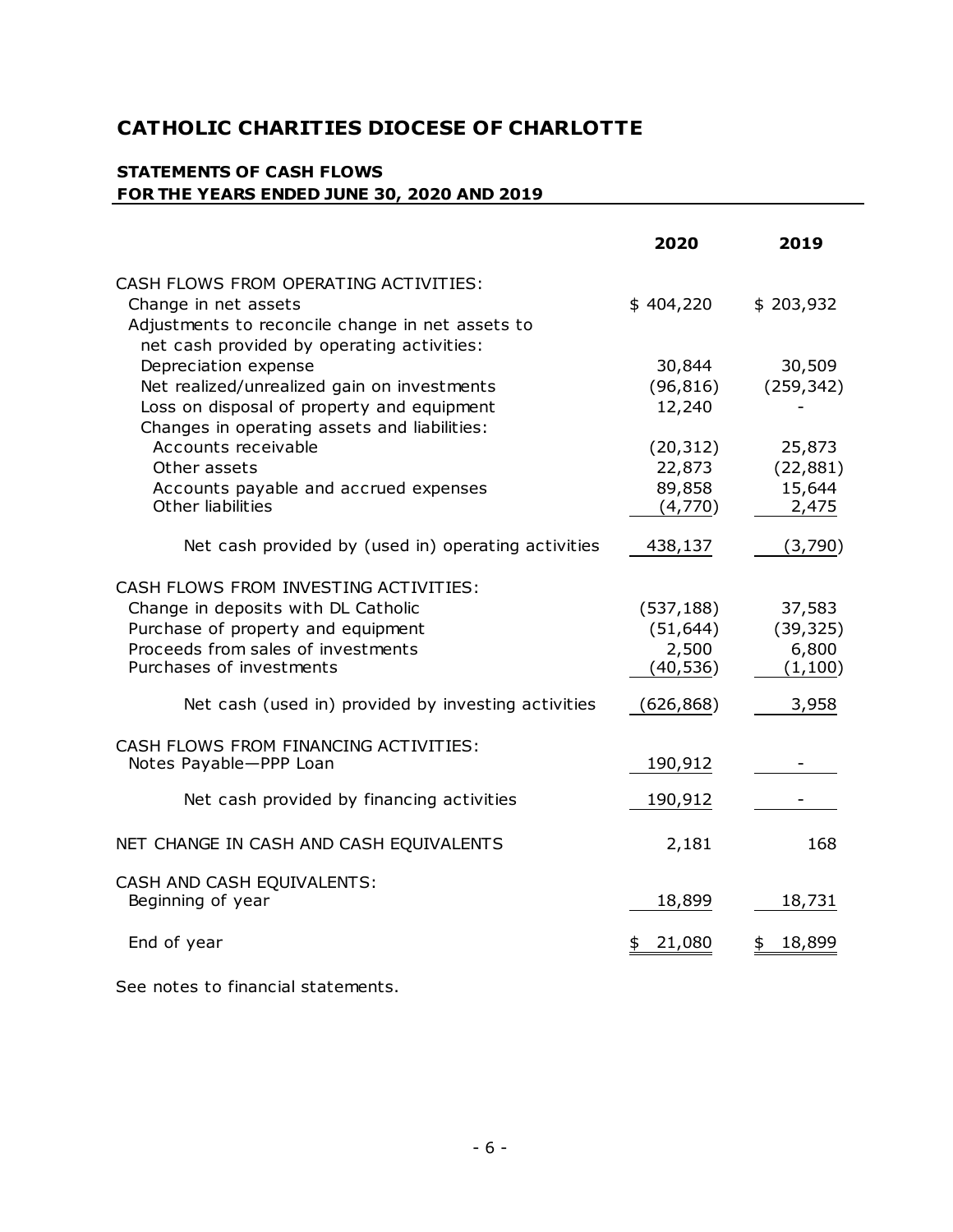#### **STATEMENTS OF FUNCTIONAL EXPENSES FOR THE YEAR ENDED JUNE 30, 2020**

|                                    | Personnel<br><b>Costs</b> | Occupancy<br><b>Costs</b> | <b>Office</b><br><b>Expenses</b> | Professional<br><b>Services</b> | <b>Travel &amp;</b><br>Professional<br><b>Development</b> | Grants &<br><b>Other</b><br>Assistance | <b>Other</b>             | Total        |
|------------------------------------|---------------------------|---------------------------|----------------------------------|---------------------------------|-----------------------------------------------------------|----------------------------------------|--------------------------|--------------|
| PROGRAMS AND SUPPORT SERVICES:     |                           |                           |                                  |                                 |                                                           |                                        |                          |              |
| Catholic Campaign for Human        |                           |                           |                                  |                                 |                                                           |                                        |                          |              |
| Development and Catholic Relief    |                           |                           |                                  |                                 |                                                           |                                        |                          |              |
| Services programs                  | 13,343<br>\$              | \$<br>1,427               | 271<br>\$                        | \$                              | 247<br>\$                                                 | \$<br>39,200                           | \$                       | \$<br>54,488 |
| Counseling program                 | 344,244                   | 52,271                    | 18,023                           | 4,387                           | 10,337                                                    |                                        | 117                      | 429,379      |
| Direct Assistance program          | 546,030                   | 225,348                   | 48,054                           | 2,433                           | 39,654                                                    | 1,108,023                              | 545                      | 1,970,087    |
| Family Life program                | 134,993                   | 8,339                     | 20,741                           | 5,013                           | 7,464                                                     |                                        | 30                       | 176,580      |
| Natural Family Planning program    | 85,176                    | 44                        | 4,198                            | 3,680                           |                                                           |                                        |                          | 93,098       |
| Office of Economic Opportunity     | 28,653                    | 8,998                     | 2,246                            | 1,236                           | 7,820                                                     |                                        | $\overline{\phantom{a}}$ | 48,953       |
| Pregnancy Support & Adoption       |                           |                           |                                  |                                 |                                                           |                                        |                          |              |
| program                            | 15,928                    | 20,617                    | 1,780                            | 2,723                           | 2,270                                                     | 3,328                                  |                          | 46,646       |
| Refugee and Immigration Services   |                           |                           |                                  |                                 |                                                           |                                        |                          |              |
| program                            | 837,435                   | 171,577                   | 39,513                           | 21,353                          | 32,597                                                    | 236,417                                | $\overline{\phantom{a}}$ | 1,338,892    |
| Respect Life program               | 39,110                    | 11,603                    | 3,322                            | 750                             | 7,435                                                     |                                        |                          | 62,220       |
| Social Concerns & Advocacy program | 125,034                   | 17,153                    | 3,157                            | 300                             | 5,219                                                     |                                        | 32                       | 150,895      |
| Stay the Course & Teen Parenting   |                           |                           |                                  |                                 |                                                           |                                        |                          |              |
| program                            | 167,322                   | 12,156                    | 5,795                            | 115                             | 4,426                                                     | 1,452                                  | 25                       | 191,291      |
| Translation & Interpretation       | 260,986                   | 18,235                    | 3,783                            | 241,398                         | 12,672                                                    |                                        | 18                       | 537,092      |
| <b>Veteran's Services</b>          | 103,802                   | 5,051                     | 2,711                            | 84,015                          | 4,822                                                     | 231,988                                | $\overline{\phantom{a}}$ | 432,389      |
| Youth Counseling program           | 100,347                   | 8,066                     | 3,763                            | 5,053                           | 109                                                       |                                        | $\overline{\phantom{a}}$ | 117,338      |
| Cost of direct benefits to donors  |                           | 4,042                     | 33,186                           |                                 |                                                           |                                        |                          | 37,228       |
| General & administration           | 332,798                   | 69,948                    | 43,523                           | 344,380                         | 28,861                                                    | $\overline{\phantom{a}}$               | 43,262                   | 862,772      |
| Fundraising                        | 190,156                   | 9,368                     | 98,400                           | 840                             | 4,754                                                     |                                        | 10,670                   | 314,188      |
|                                    |                           |                           |                                  |                                 |                                                           |                                        |                          |              |
| TOTAL EXPENSES AS REPORTED ON      |                           |                           |                                  |                                 |                                                           |                                        |                          |              |
| THE STATEMENTS OF ACTIVITIES       | \$3,325,357               | \$644,243                 | \$332,466                        | \$717,676                       | \$168,687                                                 | \$1,620,408                            | \$54,699                 | \$6,863,536  |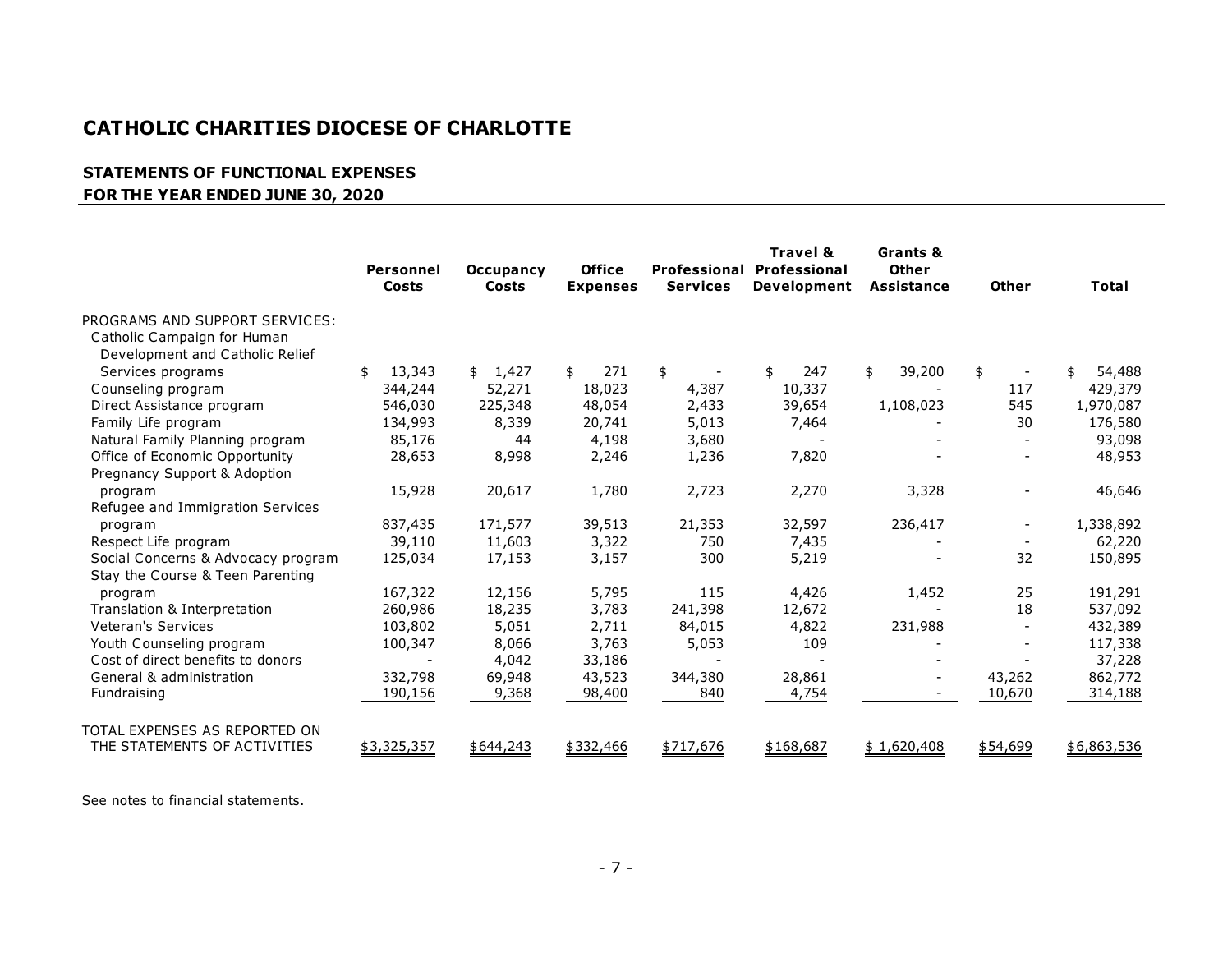#### **STATEMENTS OF FUNCTIONAL EXPENSES FOR THE YEAR ENDED JUNE 30, 2019**

|                                    | Personnel<br>Costs | <b>Occupancy</b><br>Costs | <b>Office</b><br><b>Expenses</b> | <b>Professional</b><br><b>Services</b> | Travel &<br>Professional<br>Development | Grants &<br><b>Other</b><br>Assistance | <b>Other</b> | <b>Total</b> |
|------------------------------------|--------------------|---------------------------|----------------------------------|----------------------------------------|-----------------------------------------|----------------------------------------|--------------|--------------|
| PROGRAMS AND SUPPORT SERVICES:     |                    |                           |                                  |                                        |                                         |                                        |              |              |
| Catholic Campaign for Human        |                    |                           |                                  |                                        |                                         |                                        |              |              |
| Development and Catholic Relief    |                    |                           |                                  |                                        |                                         |                                        |              |              |
| Services programs                  | 9,604<br>\$        | 2,020<br>\$               | 494<br>\$                        | \$                                     | \$<br>862                               | \$37,250                               | \$           | \$<br>50,230 |
| Counseling program                 | 360,098            | 35,107                    | 14,226                           | 4,012                                  | 10,067                                  | 525                                    | 75           | 424,110      |
| Direct Assistance program          | 505,836            | 203,683                   | 62,053                           | 1,842                                  | 25,128                                  | 640,190                                | 1,727        | 1,440,459    |
| Family Life program                | 136,770            | 7,574                     | 23,855                           | 8,508                                  | 10,293                                  |                                        |              | 187,000      |
| Natural Family Planning program    | 81,868             |                           | 4,141                            |                                        | 11,861                                  |                                        |              | 97,870       |
| Office of Economic Opportunity     | 84,252             | 9,989                     | 3,202                            | 10                                     | 6,429                                   | 18,170                                 |              | 122,052      |
| Pregnancy Support & Adoption       |                    |                           |                                  |                                        |                                         |                                        |              |              |
| program                            | 20,828             | 12,568                    | 2,177                            | 2,189                                  | 3,853                                   | 26,629                                 |              | 68,244       |
| Refugee and Immigration Services   |                    |                           |                                  |                                        |                                         |                                        |              |              |
| program                            | 998,681            | 200,293                   | 36,416                           | 22,058                                 | 49,264                                  | 262,942                                | 17           | 1,569,671    |
| Respect Life program               | 41,576             | 5,899                     | 4,845                            | 600                                    | 6,017                                   |                                        |              | 58,937       |
| Social Concerns & Advocacy program | 121,695            | 16,810                    | 3,654                            | 516                                    | 8,327                                   |                                        | 85           | 151,087      |
| Stay the Course & Teen Parenting   |                    |                           |                                  |                                        |                                         |                                        |              |              |
| program                            | 188,435            | 14,308                    | 6,444                            | 9                                      | 3,424                                   | 5,662                                  | 5            | 218,287      |
| Translation & Interpretation       | 260,833            | 13,244                    | 8,764                            | 275,606                                | 21,465                                  |                                        | 6            | 579,918      |
| Youth Counseling program           | 140,957            | 8,580                     | 5,516                            | 6                                      | 10,106                                  | 2,458                                  | 4            | 167,627      |
| Cost of direct benefits to donors  |                    | 1,000                     | 74,578                           |                                        |                                         |                                        | 7,234        | 82,812       |
| General & administration           | 265,592            | 78,238                    | 52,609                           | 328,678                                | 20,109                                  |                                        | 27,774       | 773,000      |
| Fundraising                        | 150,727            | 1,723                     | 85,336                           | 4,967                                  | 5,437                                   |                                        | 9,178        | 257,368      |
|                                    |                    |                           |                                  |                                        |                                         |                                        |              |              |
| TOTAL EXPENSES AS REPORTED ON      |                    |                           |                                  |                                        |                                         |                                        |              |              |
| THE STATEMENTS OF ACTIVITIES       | \$3,367,752        | \$611,036                 | \$388,310                        | \$649,001                              | \$192,642                               | \$993,826                              | \$46,105     | \$6,248,672  |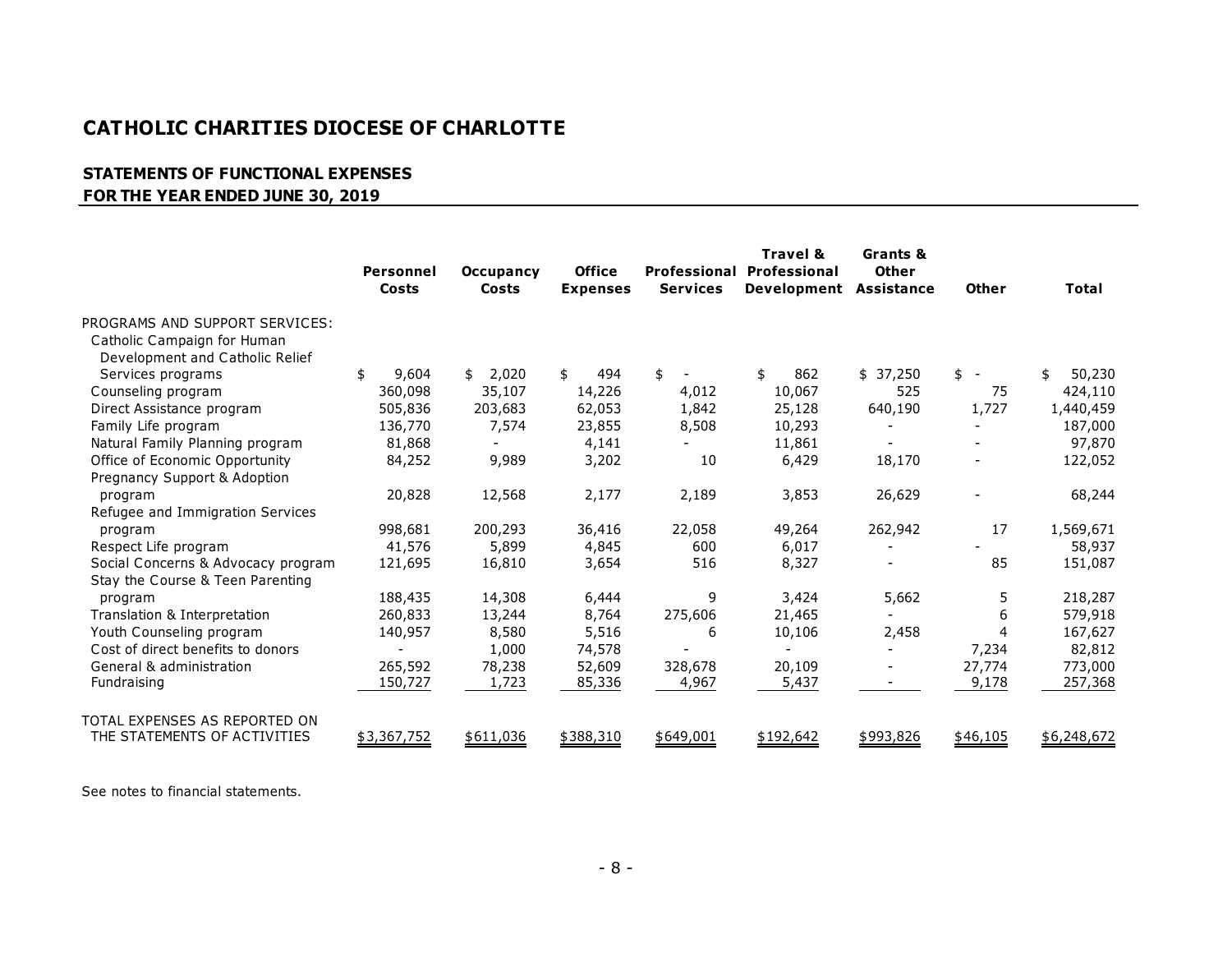#### **NOTES TO FINANCIAL STATEMENTS AS OF AND FOR THE YEARS ENDED JUNE 30, 2020 AND 2019**

#### **1. ORGANIZATION**

Catholic Charities Diocese of Charlotte ("CCDOC") was formed in 1973 as Catholic Social Services of the Diocese of Charlotte, as a North Carolina nonprofit corporation, and was renamed in 2013. CCDOC continues the mission of providing direct social services in defined program areas and advocating with individuals, families, and faith communities for the promotion of a just and equitable society. Service provisions respond to human social needs existing within the 46-county service area. Advocacy efforts seek to empower others to address the conditions of society through education and information sharing.

The activities of CCDOC are funded by various sources:

- Support from federal, state, and county funding sources for various programs, such as refugee resettlement and refugee assistance, youth counseling, interpretation services, veterans services, and case management. Most of this support is received in a reimbursement arrangement in which CCDOC bills the grantors for costs as incurred.
- Donations from the Central Administration of the Roman Catholic Diocese of Charlotte (the "Central Administration"), primarily from proceeds from the annual Diocesan Support Appeal, and from individuals and other private funding sources by way of fundraisers, direct solicitation and unsolicited gifts, some of which are restricted for particular programs.
- Fees from providing counseling, immigration, and interpretation services and various workshops and conferences.

#### **2. SUMMARY OF SIGNIFICANT ACCOUNTING AND REPORTING POLICIES**

**Basis of Presentation**—The financial statements of CCDOC have been prepared under the accrual basis in accordance with accounting principles generally accepted in the United States of America (GAAP) as set forth in the Financial Accounting Standards Board (FASB) Accounting Standards Codification (ASC), including FASB ASC 958, *Not-for-Profit Entities*. FASB ASC 958 requires the reporting of total assets, liabilities, and net assets in a statement of financial position; reporting the change in net assets in a statement of activities; and reporting the sources and uses of cash in a statement of cash flows. Assets and liabilities classified as current in the accompanying statements of financial position represent assets that can reasonably be expected to be converted to cash within one year and liabilities that are due within one year.

**Use of Estimates in the Preparation of Financial Statements**—The preparation of financial statements in accordance with accounting principles generally accepted in the United States of America requires management to make estimates and assumptions that affect the reported amounts of assets and liabilities, the disclosure of contingent assets and liabilities at the date of the financial statements, and the reported amounts of revenues and expenses during the reporting period. Actual results could differ from those estimates.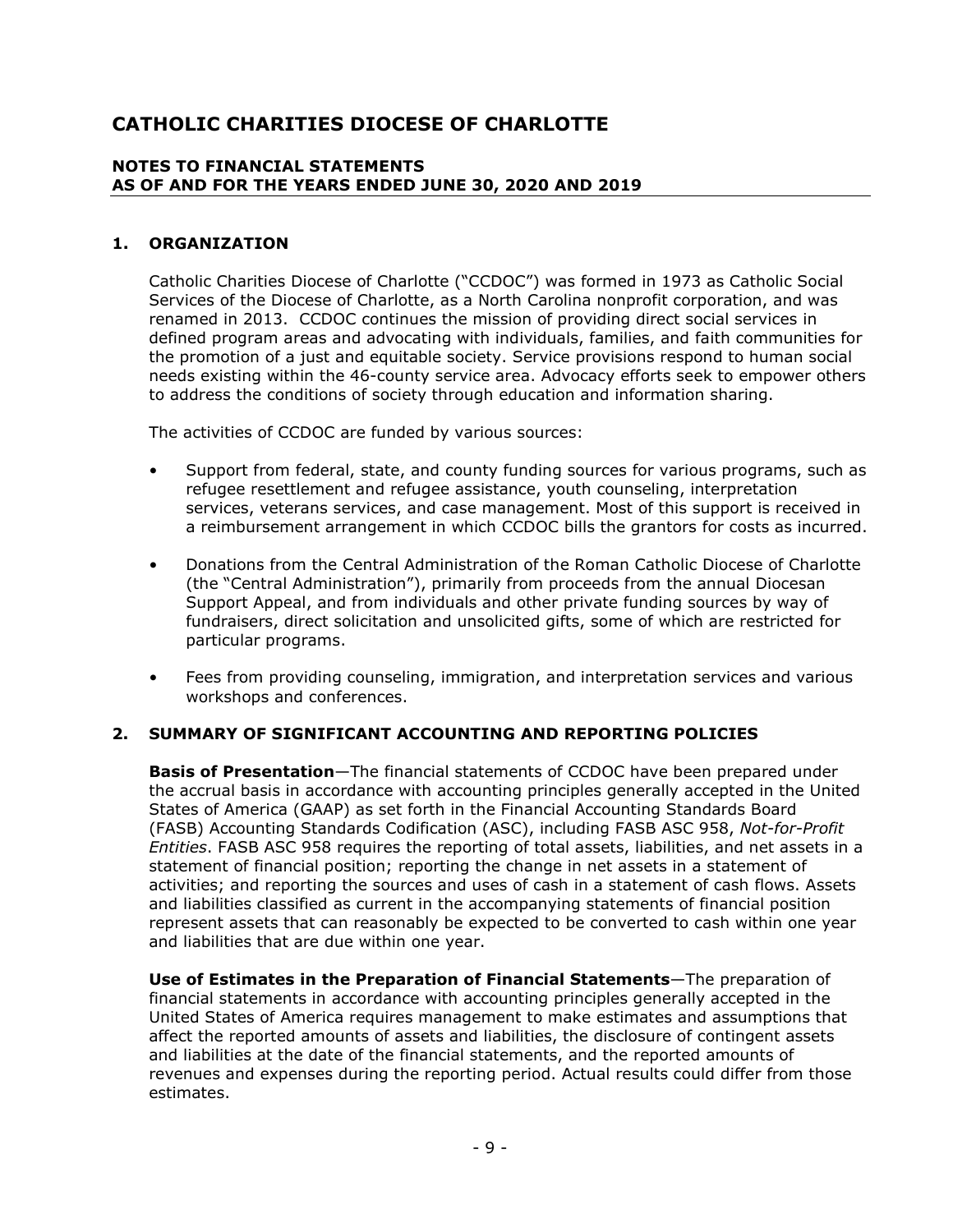**Functional Expenses**—The costs of program and supporting services activities have been summarized on a functional basis in the statements of activities. The statements of functional expenses present the natural classification detail of expenses by function. Certain costs are attributed to more than one program or supporting function and, therefore, require allocation among the programs and supporting functions benefited. We believe our allocations are done on a reasonable and consistent basis. Occupancy costs are allocated on a square footage basis. Most personnel costs, office expenses, professional services, travel and professional development costs, and grants and other assistance are identified with a specific program or supporting function at the time they are incurred and are reported accordingly. However, some of these expenses require allocation, which is done on the basis of estimates of time and effort.

**Cash and Cash Equivalents**—CCDOC considers all highly liquid instruments with an original maturity of three months or less at the time of purchase to be cash equivalents. Cash equivalents are stated at cost, which approximates fair value.

**Deposits with DL Catholic**—A portion of the CCDOC's cash is swept nightly into the cash concentration account of DL Catholic, Inc. ("DL Catholic"), an affiliated Diocesan entity which administers a pooled cash arrangement and savings and investment programs for entities of the Roman Catholic Diocese of Charlotte. Funds on deposit in the DL Catholic cash concentration account earn interest at the prime rate less 3.5%, with a minimum rate of 0.5%, and can be withdrawn at any time. Deposits held with DL Catholic are measured at cost, which approximates fair value.

**Investments**—CCDOC records investments at cost or, if donated, at fair value on the date of donation. Thereafter, investments are reported at their fair values in the statements of financial position. Net investment gain/(loss) is reported in investment income and other within the statements of activities and consists of interest and dividend income and/or realized and unrealized capital gains and losses, less external and direct internal investment expenses, if any.

**Property and Equipment**—Property and equipment are stated at cost, when purchased, and at estimated fair value, when donated. Depreciation expense is calculated using the straight-line method over the estimated useful lives of the assets. The major classes of property and equipment as of June 30, 2020 and 2019, are as follows:

|                                                                       | 2020                               | 2019                                         | Life<br>(In Years)              |
|-----------------------------------------------------------------------|------------------------------------|----------------------------------------------|---------------------------------|
| Land<br>Furniture and equipment<br>Vehicles<br>Leasehold improvements | \$<br>15,200<br>100,989<br>193,939 | 15,200<br>\$<br>100,989<br>142,297<br>16,323 | N/A<br>$5 - 8$<br>$3 - 5$<br>15 |
|                                                                       | 310,128                            | 274,809                                      |                                 |
| Less accumulated depreciation                                         | (174, 610)                         | (160, 091)                                   |                                 |
| Construction and work in progress                                     |                                    | 12,240                                       |                                 |
| Property and equipment-net                                            | 135,518<br>\$                      | 126,958                                      |                                 |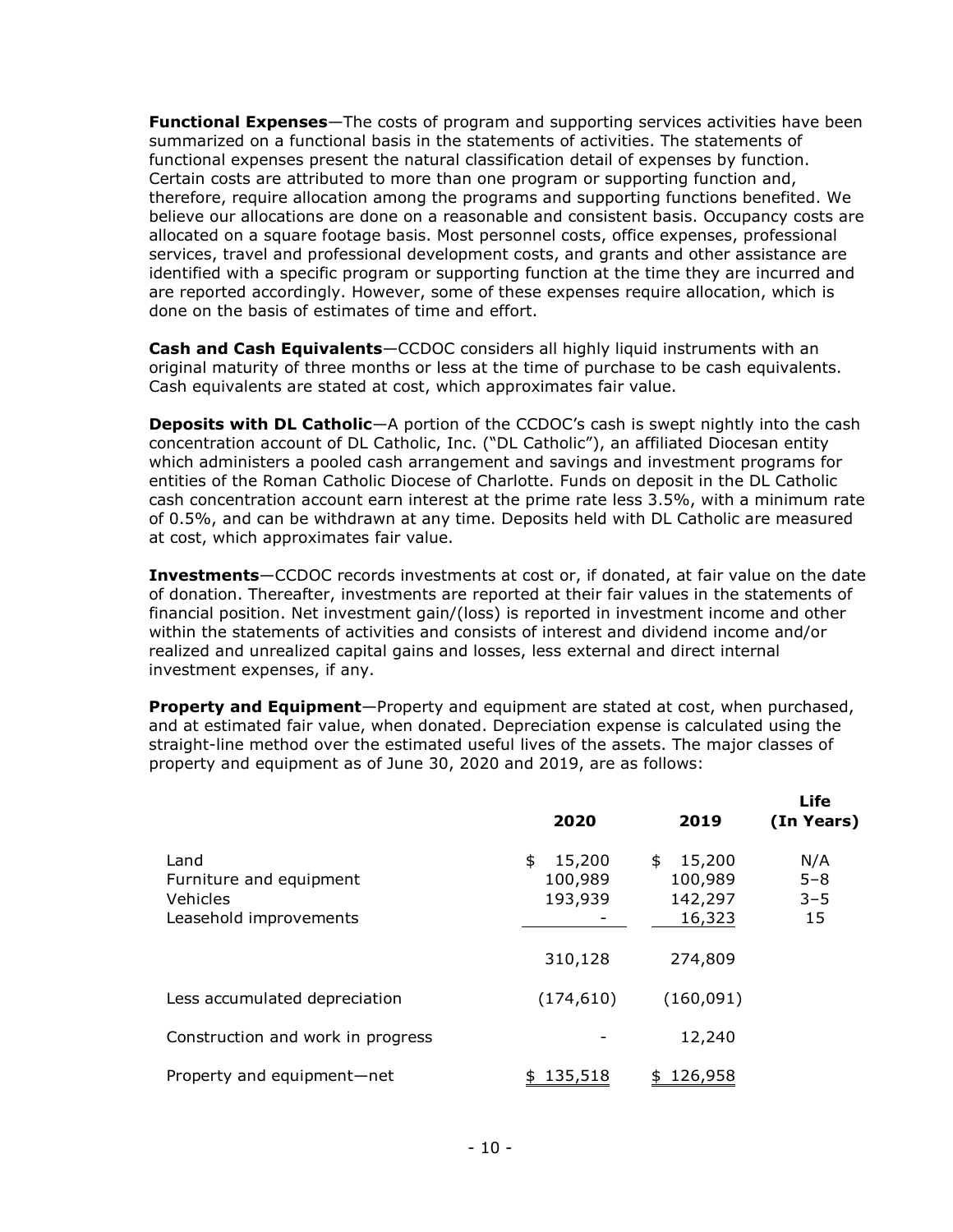**Notes Payable—PPP Loan–**CCDOC applied for and received a Paycheck Protection Program (PPP) loan from the Small Business Administration under the Coronavirus Aid, Relief, and Economic Security Act (CARES Act) in May 2020 for the amount of \$629,109. As of June 30, 2020, \$438,197 of the proceeds of this loan were expended for expenses that qualify for forgiveness under the provisions of the PPP, and as such, is reported as Payroll Protection Program Award in the accompanying Statements of Activities. The remaining balance of \$190,912 is reported as Notes Payable—PPP Loan as of June 30 2020 on the accompanying Statements of Financial Position. It is management's intention to expend this amount on expenses that qualify for forgiveness within the prescribed timeframe.

**Net Assets**—Net assets and revenues, expenses, gains, and losses are classified based on the existence or absence of donor-imposed restrictions. Accordingly, CCDOC's net assets consist of the following:

*Without Donor Restrictions*—Net assets without donor restrictions consist of all resources that have no donor-imposed restrictions. Funding received from governmental agencies on a reimbursement basis is recorded as net assets without donor restrictions. CCDOC has designated unrestricted net assets totaling \$436,754 and \$388,156 as of June 30, 2020 and 2019, respectively, for investments with the Foundation of the Roman Catholic Diocese of Charlotte, Inc. (the "Diocesan Foundation" or "Foundation").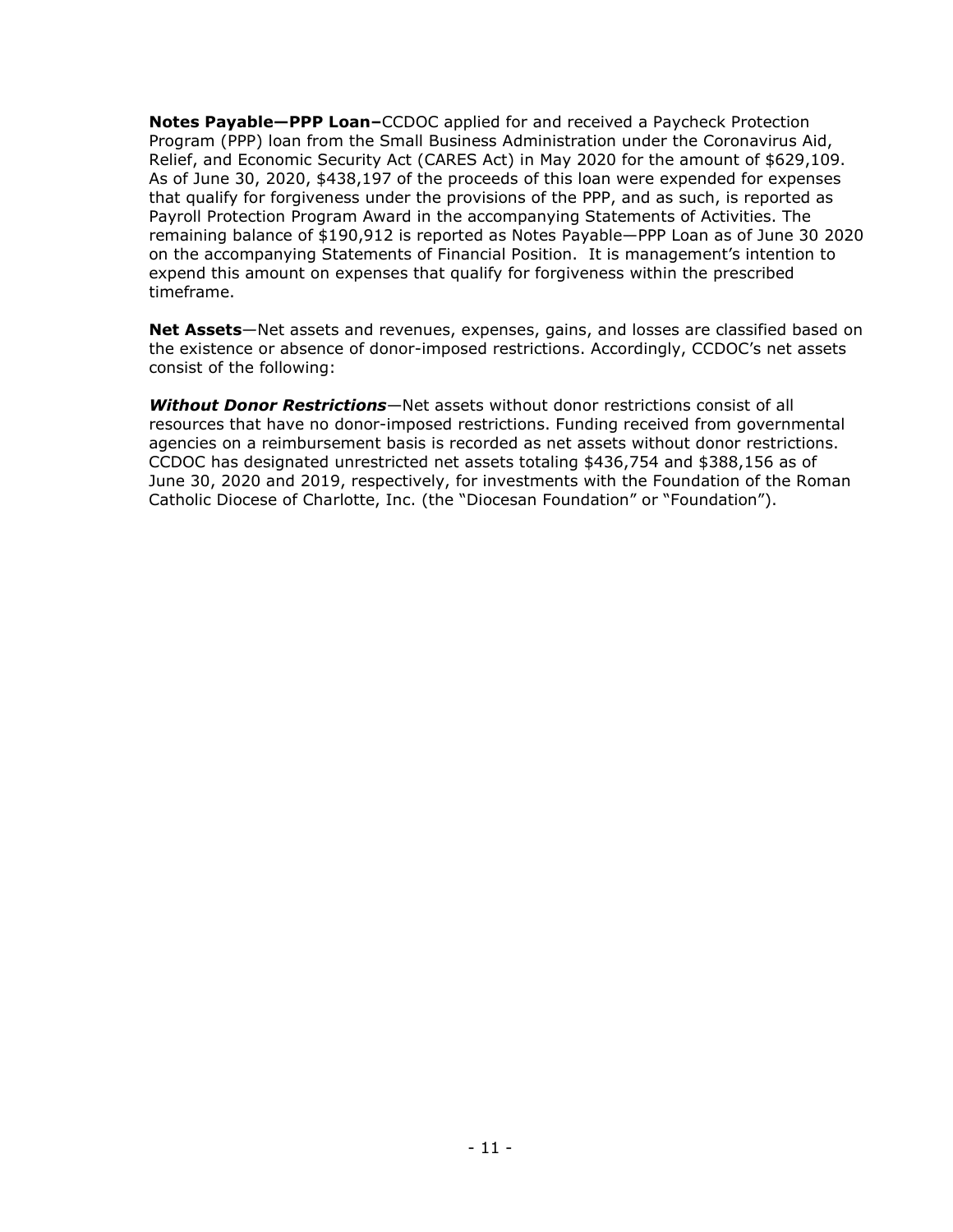*With Donor Restrictions*—Net assets subject to donor- or certain grantor- imposed restrictions stipulating how, when and/or if the net assets are available for expenditure. Some donor-imposed restrictions are perpetual in nature, where the donor stipulates that resources be maintained in perpetuity. Others are temporary in nature, such as those that will be met by the passage of time or other events specified by the donor. Net assets are released from restriction and reclassified to net assets without donor restrictions when the stipulated time has elapsed, when the stipulated purpose for which the resource was restricted has been fulfilled, or both. Gifts of long-lived assets and gifts of cash restricted for the acquisition of long-lived assets are released from restriction when the long-lived assets are placed in service. Net assets with donor restrictions consist of the following at June 30, 2020 and 2019:

|                                                   | 2020          | 2019          |
|---------------------------------------------------|---------------|---------------|
| Subject to expenditure for donor specified        |               |               |
| purposes:                                         |               |               |
| Refugee Resettlement                              | \$<br>250,267 | \$<br>262,242 |
| Pregnancy Support & Adoption                      | 2,663         | 5,200         |
| <b>Catholic Relief Services and CHD</b>           | 12,343        | 21,836        |
| Office of Economic Opportunity                    | 4,808         |               |
| Youth Counseling                                  |               | 88            |
| Direct Assistance                                 | 245,108       | 225,420       |
| Parish Outreach                                   | 3,625         | 3,625         |
| Immigration                                       | 1,778         | 2,007         |
| Stay the Course & Teen Parenting                  | 27,207        | 34,549        |
| <b>Elder Ministry</b>                             | 3,363         | 4,243         |
| <b>Respect Life</b>                               | 15,437        | 2,895         |
| Social Advocacy & Concerns                        |               | 1,556         |
| <b>Veteran's Services</b>                         | 1,957         |               |
| Other                                             | 7,834         | 190           |
| Management designated endowments subject to       |               |               |
| expenditure for donor specified purposes          | 130,679       | 81,407        |
| Amounts in excess of endowment corpus amounts     |               |               |
| subject to expenditure for donor specified        |               |               |
| purposes                                          | 82,831        | 126,142       |
| Amounts in excess of endowment corpus amounts     |               |               |
| available for any activities of the organization, |               |               |
| but not yet appropriated                          | 766,867       | 690,836       |
| Amounts to be held in perpetuity to generate      |               |               |
| income for donor specified purposes               | <u>47,870</u> | 46,595        |
|                                                   |               |               |
|                                                   | \$1,604,637   | \$1,508,831   |

**Revenue and Other Support**—Revenue and other support consists primarily of federal and state agency awards and contribution revenue. Federal and state agency awards primarily represent allowable expenses incurred by CCDOC throughout the year that have been reimbursed or are reimbursable. Contribution revenue is recognized upon receipt of net assets or an unconditional promise to give from a donor, and is measured at fair value.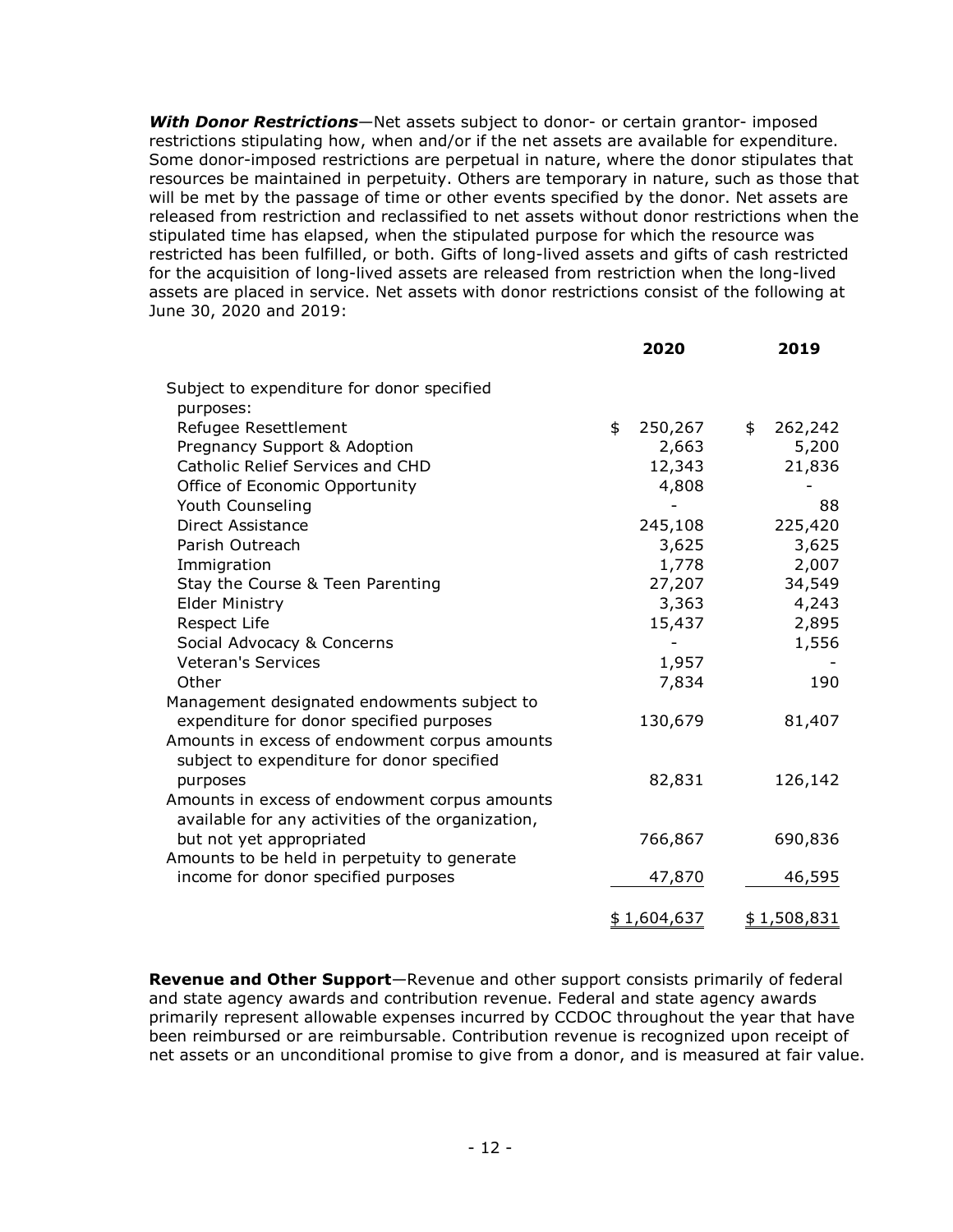**Income Taxes**—CCDOC is exempt from federal income tax under Section 501(c)(3) of the Internal Revenue Code and is generally exempt from federal and state income taxes.

Accounting principles generally accepted in the United States of America prescribe a minimum recognition threshold that a tax position is required to meet before being recognized in the financial statements. Although these principles are primarily applicable to taxable business enterprises, an uncertain tax position may also include the characterization of income, such as a characterization of income as passive; a decision to exclude reporting taxable income in a tax return; or a decision to classify a transaction, entity, or other position in a tax return as exempt. The tax benefit from uncertain tax positions is recognized when it is more likely than not that the position will be sustained upon examination, including resolutions of any related appeals or litigation processes, based on the technical merits.

CCDOC had no unrecognized tax positions as of and during the years ended June 30, 2020 and 2019. CCDOC does not expect that unrecognized tax benefits will materially increase within the next 12 months. Fiscal year 2017 and thereafter are subject to examination by the federal and state taxing authorities. There are no income tax examinations currently in process.

Interest and penalties related to uncertain tax positions, if any, would be recognized in the financial statements as income tax expense.

**COVID-19 Impact—** On March 11, 2020, the World Health Organization declared the novel strain of coronavirus ("COVID-19") a global pandemic and recommended containment and mitigation measures worldwide. As of June 30, 2020, CCDOC believes the current impacts of the COVID-19 pandemic has not had significant impacts on CCDOC's results of operations. However, CCDOC cannot reasonably estimate the length or severity of this pandemic, or the extent to which a disruption may materially impact CCDOC's financial position, results of operations or cash flows for the year ending June 30, 2021.

**Subsequent Events**—CCDOC has evaluated subsequent events from the end of the most recent fiscal year through September 22, 2020, the date the financial statements were available to be issued.

**New Accounting Standards**—The Financial Accounting Standards Board (FASB) issued Accounting Standards Update (ASU) No. 2014-09, *Revenue from Contracts with Customers (Topic 606)* ("ASU 2014-09") in May of 2014. The ASU affects any entity that either enters into contracts with customers to transfer goods or services or enters into contracts for the transfer of nonfinancial assets unless those contracts are within the scope of other standards. The core principle of the guidance in ASU 2014-09 is that an entity should recognize revenue to depict the transfer of promised goods or services to customers in an amount that reflects the consideration to which the entity expects to be entitled in exchange for those goods or services. The ASU was originally effective for fiscal years beginning after December 15, 2018 with early adoption permitted. The effective date was subsequently deferred by one year with the issuance of ASU 2020-05, issued in June of 2020. CCDOC early adopted the ASU on July 1, 2019. Adoption of this standard did not result in a material impact to its revenue recognition, financial position or results of operations.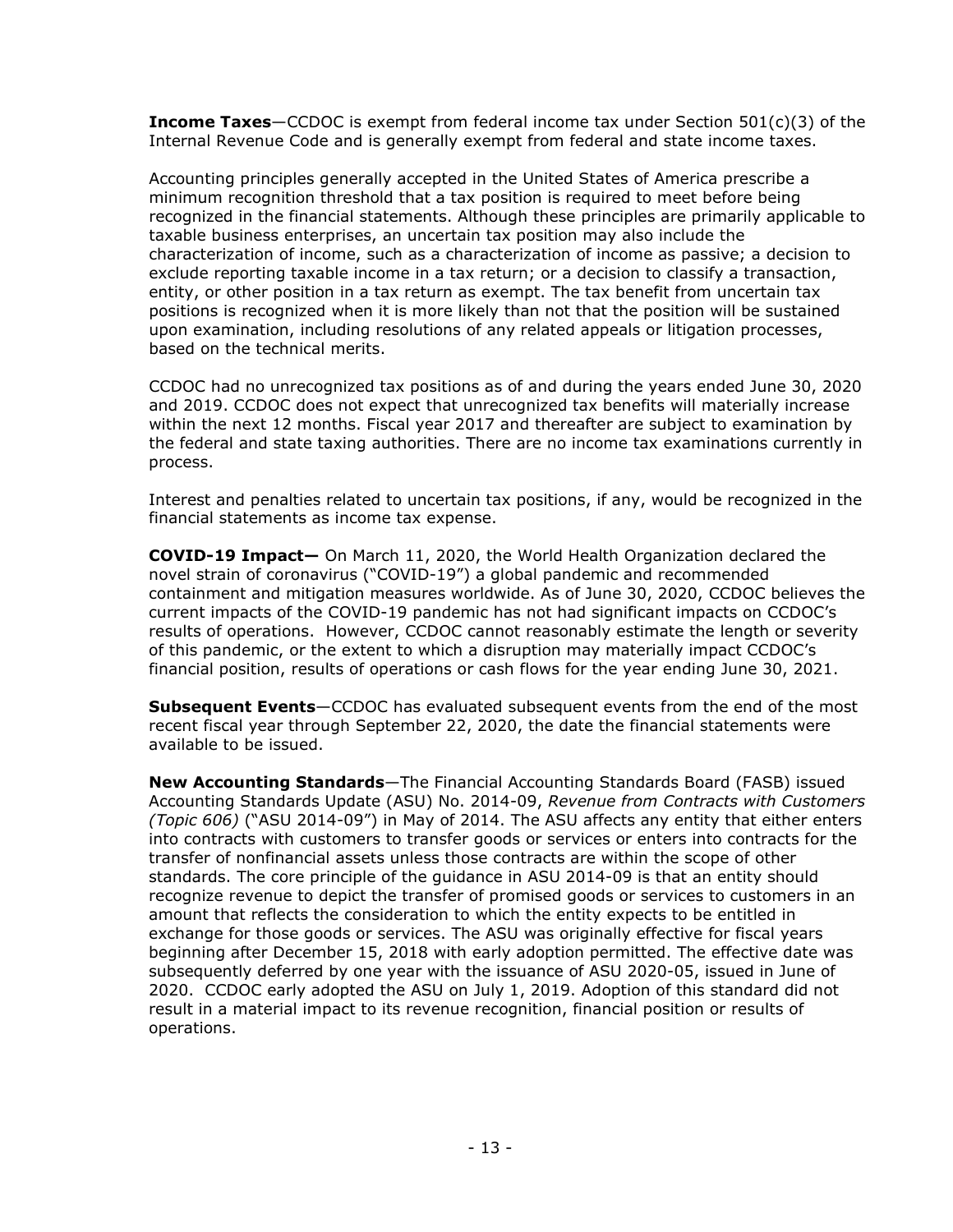#### **3. LIQUIDITY AND AVAILABILITY**

Financial assets available for general expenditure, that is, without donor or other restrictions limiting their use, within one year of the statements of financial position date (June 30, 2020 and 2019), comprise the following:

|                                                                                             | 2020         | 2019         |
|---------------------------------------------------------------------------------------------|--------------|--------------|
| Cash and cash equivalents                                                                   | 21,080<br>\$ | 18,899<br>\$ |
| Deposits with DL Catholic                                                                   | 1,687,141    | 1,149,953    |
| Investment in certificate of deposit                                                        | 140,068      | 137,081      |
| Accounts receivable:                                                                        |              |              |
| Current pledges-net of allowances of                                                        |              |              |
| \$1,582 and \$2,649, respectively                                                           | 22,817       | 48,793       |
| Other receivables                                                                           | 230,029      | 202,678      |
| Endowment investments available for general<br>purposes and for distribution in accord with |              |              |
| the Foundation spending rate policy                                                         | 833,762      | 631,425      |
|                                                                                             |              |              |
|                                                                                             | 2,934,897    | 2,188,829    |
|                                                                                             |              |              |
| Less amounts unavailable for general<br>expenditures-required to satisfy donor              |              |              |
| restrictions                                                                                | 576,390      | 563,851      |
| Financial assets available to meet cash needs for                                           |              |              |
| general expenditures within one year                                                        | \$2,358,507  | \$1,624,978  |

CCDOC's endowment funds consist of donor-restricted endowments and funds designated by management as endowments. Income from donor-restricted endowments is restricted for specific purposes, with the exception of amounts available for general use. Donorrestricted endowment funds are not available for general expenditure and, thus, are not included above.

All endowments are subject to an annual spending rate of 5% of the most recent 12-quarter market value average, as prescribed by the Foundation. Only the funds available for distribution in accordance with the Foundation spending rate policy are included above.

CCDOC manages its liquidity by developing and adopting annual operating budgets that provide sufficient funds for general expenditures in meeting its liabilities and other obligations as they come due. Actual performance is reported and monitored monthly in comparison to the budgets. Adjustments are made to the budgets as needed to ensure adequate liquidity.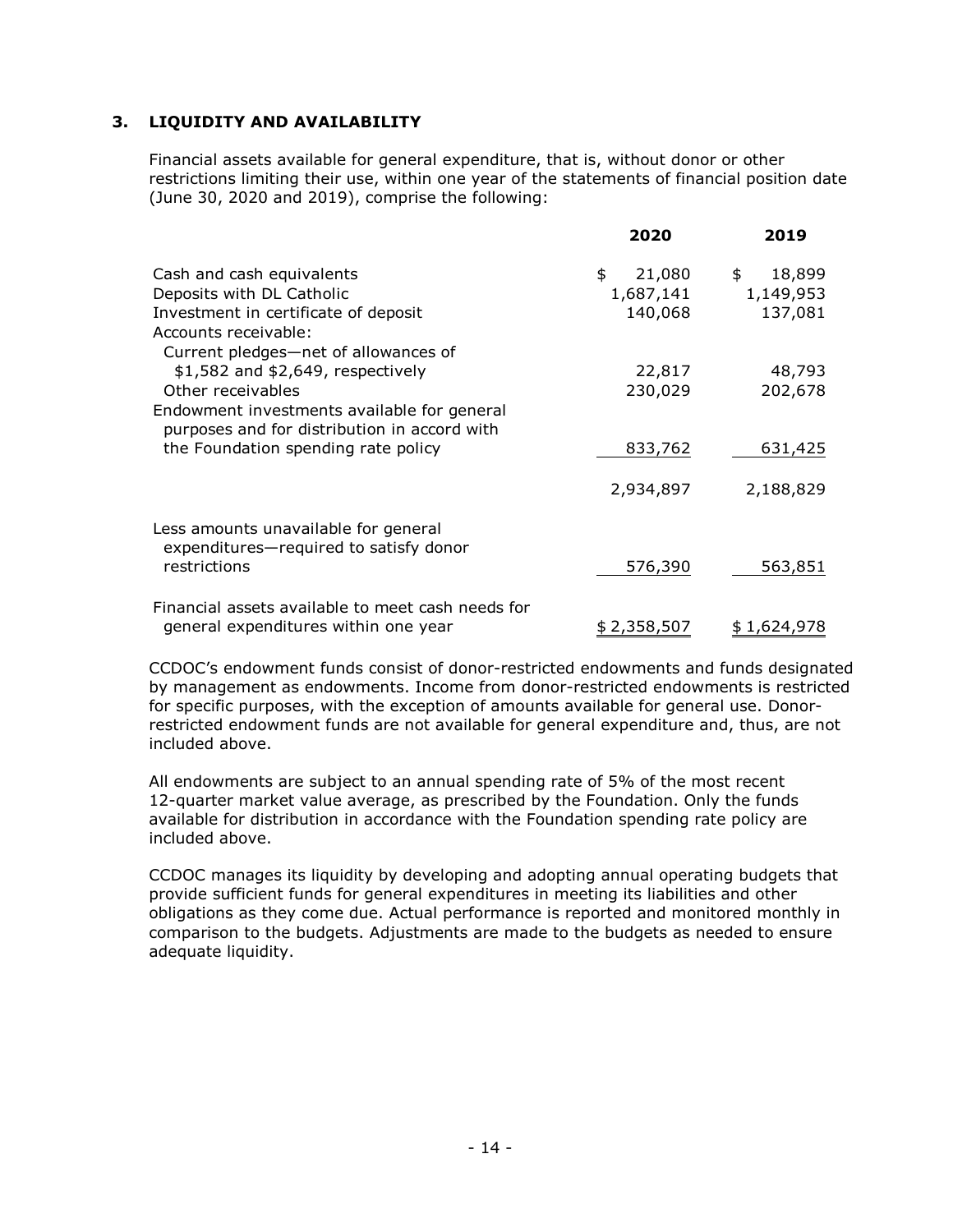#### **4. PLEDGES RECEIVABLE**

The following unconditional promises to give are included in pledges receivable in the accompanying statements of financial position as of June 30, 2020 and 2019:

|                                                                                  | 2020               | 2019              |
|----------------------------------------------------------------------------------|--------------------|-------------------|
| Unconditional promises at face value<br>Less allowance for uncollectible pledges | \$44,264<br>2,390  | \$51,562<br>2,649 |
| Net unconditional promises to give                                               | \$41,874           | \$48,913          |
| Amounts due in:<br>Less than one year<br>One to five years                       | \$24,404<br>19,860 | \$51,442<br>120   |
| Total                                                                            | \$44,264           | \$51,562          |

#### **5. INVESTMENTS HELD BY THE DIOCESAN FOUNDATION**

CCDOC has established endowments with the Diocesan Foundation, consisting of both donor-restricted funds and management designated funds. CCDOC classifies as net assets with donor restrictions (a) the original value of gifts donated to the permanent endowment, (b) the original value of subsequent contributions to the permanent endowment, and (c) other accumulations to the permanent endowment as required by donor gift instruments. Gains (losses) on the investments of donor-restricted endowment funds are recorded as additions to (reductions of) net assets with donor restrictions, until those amounts are appropriated for expenditure consistent with the donor's wishes, at which time they are reclassified to net assets without donor restrictions.

There were no donor restricted endowments in which cumulative investment losses exceed cumulative investment gains ("underwater" endowments) as of June 30, 2020 and 2019.

During fiscal 2020 and 2019, CCDOC made additional investments for endowments with the Diocesan Foundation totaling \$1,275 and \$1,100, respectively. At June 30, 2020, endowments established by CCDOC totaled \$608,903, which consist of cumulative contributions of \$353,389 and accumulated undistributed investment income of \$255,514. At June 30, 2019, endowments established by CCDOC totaled \$556,051, which consist of cumulative contributions of \$312,853 and accumulated undistributed investment income of \$243,198. These endowments are recorded as investments held by the Diocesan Foundation in the accompanying statements of financial position.

CCDOC is also the beneficiary of endowments held by the Diocesan Foundation that have been established by third parties. As beneficiary, CCDOC is the designated recipient of the earnings on the endowments. Cumulative undistributed investment income of \$856,098 and \$777,085 as of June 30, 2020 and 2019, respectively, are recorded as investments held by the Diocesan Foundation in the accompanying statements of financial position.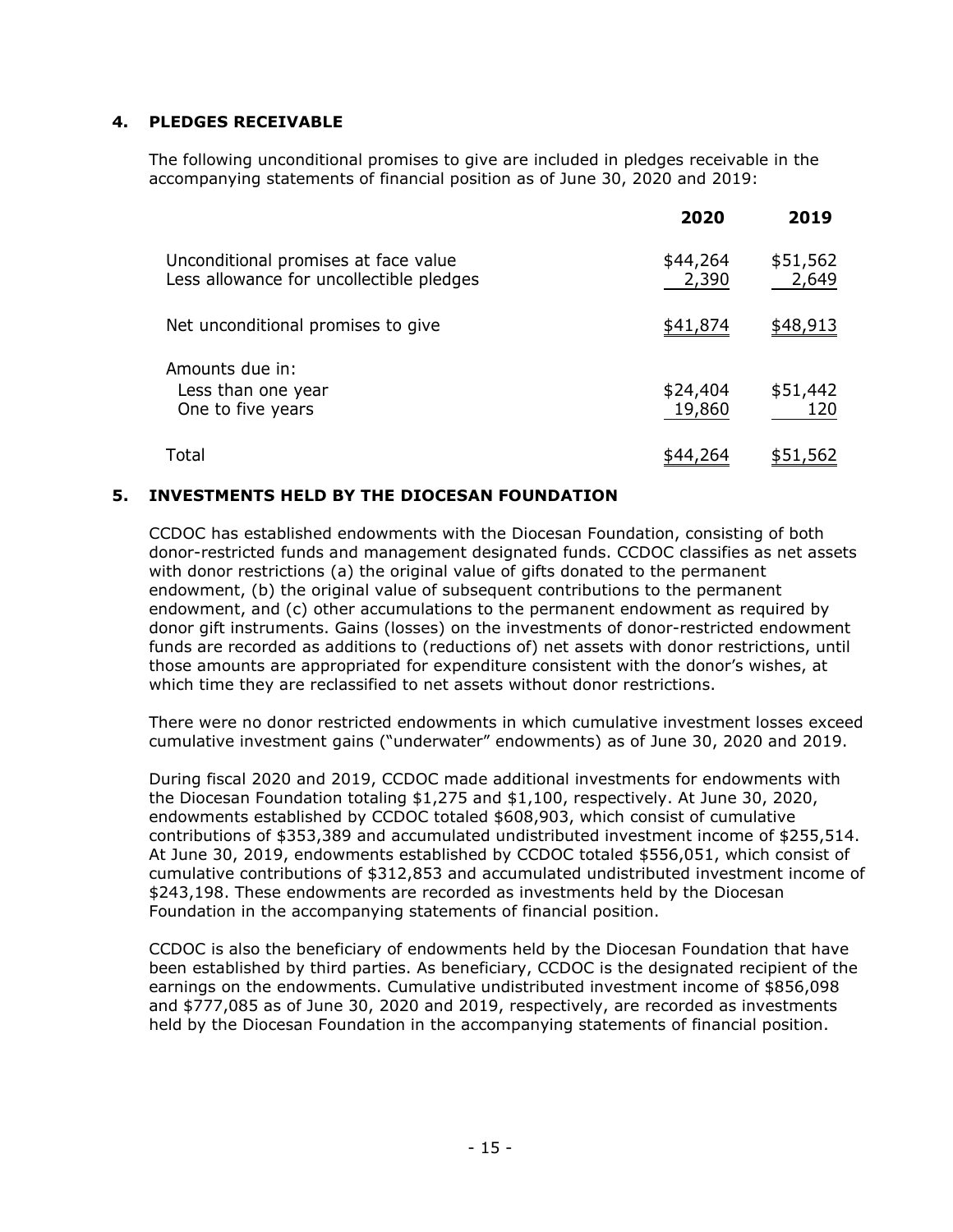CCDOC received \$0 and \$1,800 in distributions of available accumulated investment income from endowments held by the Diocesan Foundation during fiscal years 2020 and 2019, respectively. CCDOC also received distributions of available accumulated investment income from endowments established by third parties totaling \$2,500 and \$5,000 in fiscal years 2020 and 2019, respectively.

The endowment net asset composition by fund type as of June 30, 2020 and 2019, is as follows:

|                                                                                                                                          | <b>Endowment Net Asset Composition by</b><br>Fund Type as of June 30, 2020 |                                      |                                     |  |  |
|------------------------------------------------------------------------------------------------------------------------------------------|----------------------------------------------------------------------------|--------------------------------------|-------------------------------------|--|--|
|                                                                                                                                          | Without<br>Donor<br><b>Restrictions</b>                                    | With<br>Donor<br><b>Restrictions</b> | Total                               |  |  |
| Endowments established by CCDOC:<br>Designated<br>Donor restricted<br>Endowment gifts to the Diocesan<br>Foundation for benefit of CCDOC | \$436,754                                                                  | \$<br>172,149<br>856,098             | 436,754<br>\$<br>172,149<br>856,098 |  |  |
| Total funds                                                                                                                              | \$436,754                                                                  | \$1,028,247                          | \$1,465,001                         |  |  |

| Total funds |  |
|-------------|--|
|             |  |

|                                                                                                       | <b>Endowment Net Asset Composition by</b><br>Fund Type as of June 30, 2019 |                                             |                          |  |  |
|-------------------------------------------------------------------------------------------------------|----------------------------------------------------------------------------|---------------------------------------------|--------------------------|--|--|
|                                                                                                       | Without<br>Donor<br><b>Restrictions</b>                                    | With<br><b>Donor</b><br><b>Restrictions</b> | Total                    |  |  |
| Endowments established by CCDOC:<br>Designated<br>Donor restricted<br>Endowment gifts to the Diocesan | \$388,156                                                                  | \$<br>167,895                               | 388,156<br>\$<br>167,895 |  |  |
| Foundation for benefit of CCDOC                                                                       |                                                                            | 777,085                                     | 777,085                  |  |  |
| Total funds                                                                                           | \$388,156                                                                  | 944,980                                     | \$1,333,136              |  |  |

#### **6. LEASES**

**Operating Leases**—CCDOC is the lessee in operating leases for various office equipment and for office space. These leases have fixed lease payments and do not contain options to extend or terminate early. Operating lease costs for CCDOC totaled \$22,334 and \$20,647 for the years ended June 30, 2020 and 2019, respectively.

**Finance Leases**—CCDOC is not party to any finance leases during fiscal 2019 or 2020.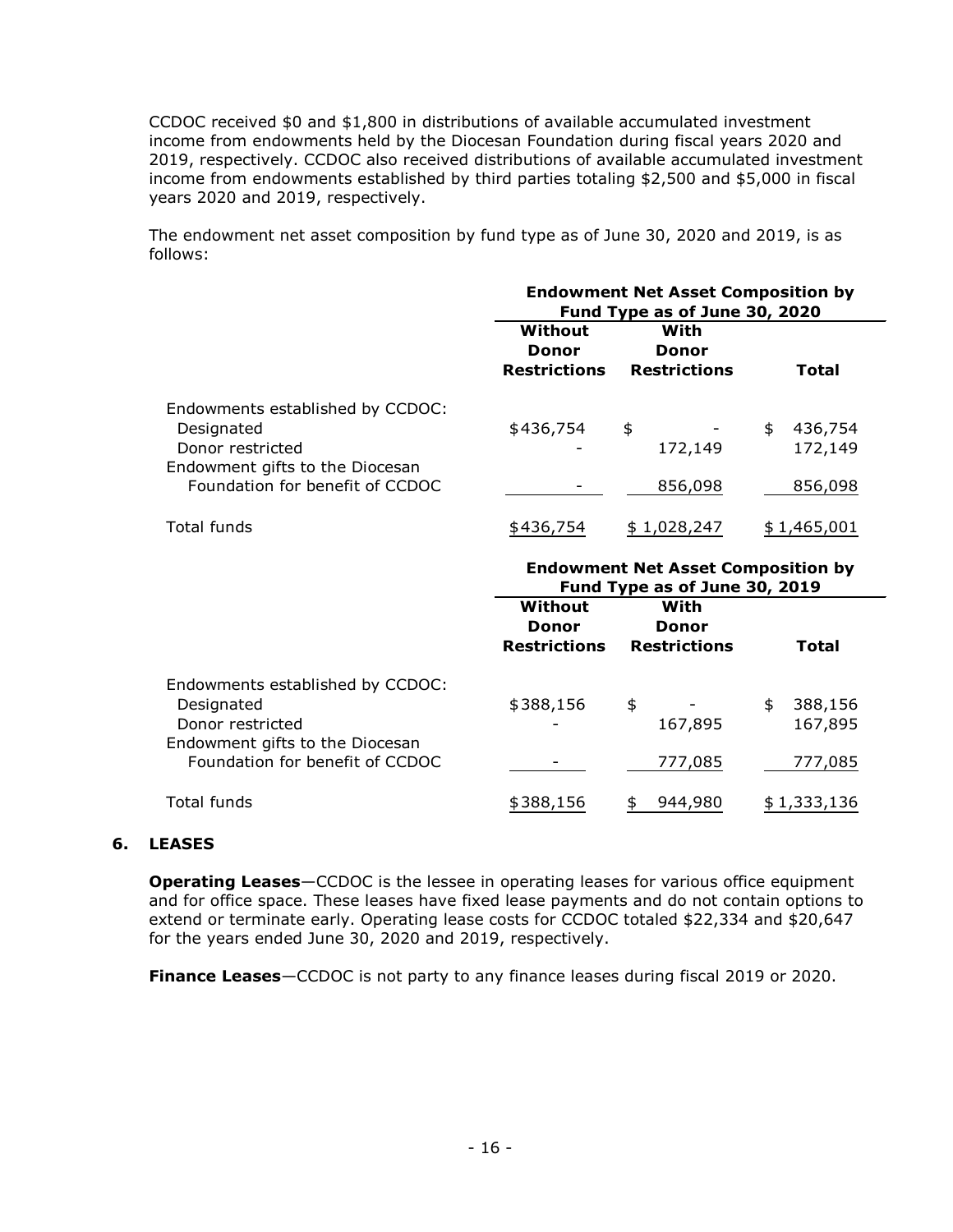**Future Minimum Lease Payments**—Future minimum rental commitments under noncancelable operating leases as of June 30, 2020, are as follows:

| <b>Years Ending</b><br>June 30                         | <b>Operating</b><br><b>Leases</b> |
|--------------------------------------------------------|-----------------------------------|
| 2021<br>2022<br>2023<br>2024<br>2025<br>Thereafter     | 23,758<br>17,090                  |
| Total                                                  | 40,848                            |
| Less amount representing interest on lease liabilities | (1,100)                           |
| Lease liability as of June 30, 2020                    | \$39,748                          |
| Lease liability as of June 30, 2019                    | \$32,142                          |

ROU assets related to operating leases are included as a separate line item in the accompanying statement of financial position at June 30, 2020 and 2019.

**Related Party Usage Agreements**—CCDOC has agreements with the Central Administration to rent, but not control, certain office facilities based on need at a monthly rate set by the Central Administration. Total rent expense to the Central Administration for the years ended June 30, 2020 and 2019, was \$502,737 and \$478,444, respectively, and is included in program expenses in the accompanying statements of activities. There are no commitments for future minimum lease payments.

#### **7. RELATED PARTY TRANSACTIONS**

**Contributions**—The Central Administration provides funding to CCDOC, primarily from funds raised by the annual diocesan support appeal. Total support from the Central Administration of \$1,967,365 and \$1,971,279 in fiscal years 2020 and 2019, respectively, is reported as Contributions—Diocese of Charlotte in the accompanying statements of activities.

**Interest Income**—DL Catholic, an affiliated entity of the Roman Catholic Diocese of Charlotte, paid CCDOC \$10,301 and \$18,248 in fiscal years 2020 and 2019, respectively, for interest on cash balances invested in DL Catholic's concentration account. Interest earned is included in investment income and other in the accompanying statements of activities.

**Insurance Programs**—The Central Administration provides certain health and life benefits to the employees of CCDOC. CCDOC expense for health and life benefits was \$448,633 and \$464,060 in fiscal years 2020 and 2019, respectively, and is included in program expenses in the accompanying statements of activities.

CCDOC maintains property and liability insurance, automobile insurance, and workers' compensation insurance through the Central Administration. CCDOC expense for this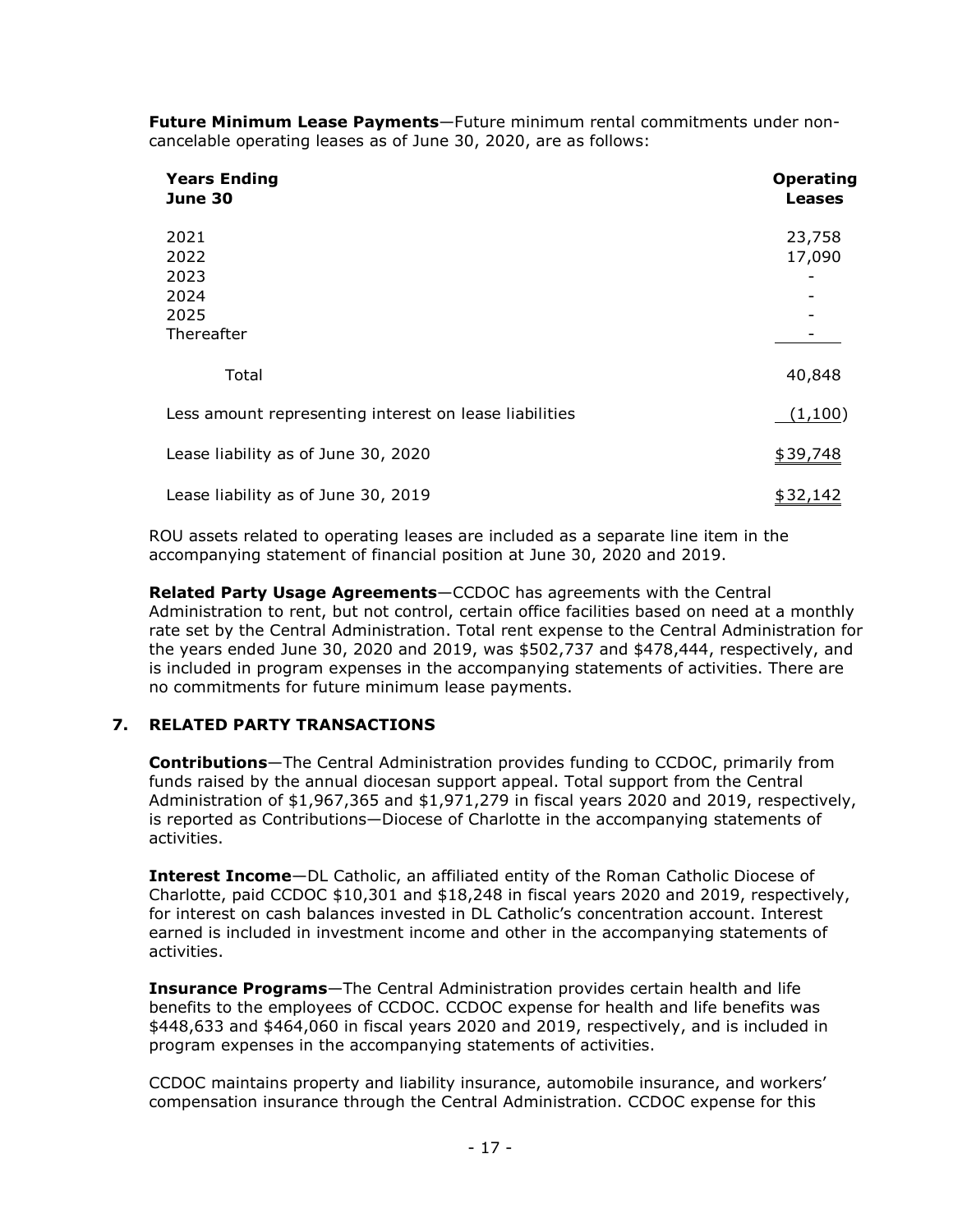insurance was \$52,805 and \$48,694 in fiscal years 2020 and 2019, respectively, and is included in program expenses in the accompanying statements of activities.

**Employee Retirement Plans**—The Central Administration sponsors a noncontributory defined benefit pension plan (the "Lay Plan") for all eligible diocesan lay employees, including the employees of CCDOC. The Lay Plan provides for benefits based on an employee's years of service and compensation. The plan was frozen in fiscal 2017; however, employees who are participants in the plan retained benefits accumulated up to January 1, 2018, based on credited service and eligible earnings, in accordance with the terms of the plan.

During fiscal years 2020 and 2019, each diocesan entity was assessed a percentage of lay employees' salaries to fund the contribution to the Lay Plan and certain other employee benefits. The assessment rate was 5.6% for fiscal years 2020 and 2019. It is the intent of the Central Administration for the minimum funding to be the actuarially recommended contribution amount.

The Central Administration also sponsors a tax-deferred defined contribution plan under Section 403(b) of the Internal Revenue Code for all eligible diocesan employees, including the employees of CCDOC. Employer-matching contributions to the plan are based on a percentage of employee contributions and are paid directly to the plan. Matching contributions totaled \$33,451 and \$29,687 in fiscal years 2020 and 2019, respectively, and are reported as support service expenses in the accompanying statements of activities. Starting in January 2018, in conjunction with the Lay Plan freeze, CCDOC also began contributing 5% of eligible salaries (basic contribution) on behalf of each eligible employee. The basic contribution is being held by the Central Administration until the end of the calendar year, at which time, participant eligibility for the basic contribution will be determined based on an employee's hours worked in the calendar year.

CCDOC's Lay Plan and 403(b) retirement contributions remitted to the Central Administration amounted to \$212,549 and \$211,188 in fiscal years 2020 and 2019, respectively, and are included in program expenses in the accompanying statements of activities.

**Support Services**—The Central Administration provides accounting, fundraising, technology services and other administrative support services to CCDOC. Total expense to the Central Administration for these services was \$418,225 and \$371,680 in fiscal years 2020 and 2019, respectively, and is included in support services expenses in the accompanying statements of activities.

**Catholic Conference Center**—CCDOC uses the Catholic Conference Center throughout the year for various retreats, programs, and meetings. The total expense related to the use of this facility amounted to \$5,375 and \$3,019 for fiscal years 2020 and 2019, respectively, and is included in program expenses in the accompanying statements of activities.

**Advertisement Expenses**—CCDOC utilizes the *Catholic News Herald*, an affiliated entity of the Roman Catholic Diocese of Charlotte, for various advertising, promotion, and marketing services. Total advertising expense to the *Catholic News Herald* for the years ended June 30, 2020 and 2019, was \$16,097 and \$21,811, respectively, and is included in support services expenses in the accompanying statements of activities.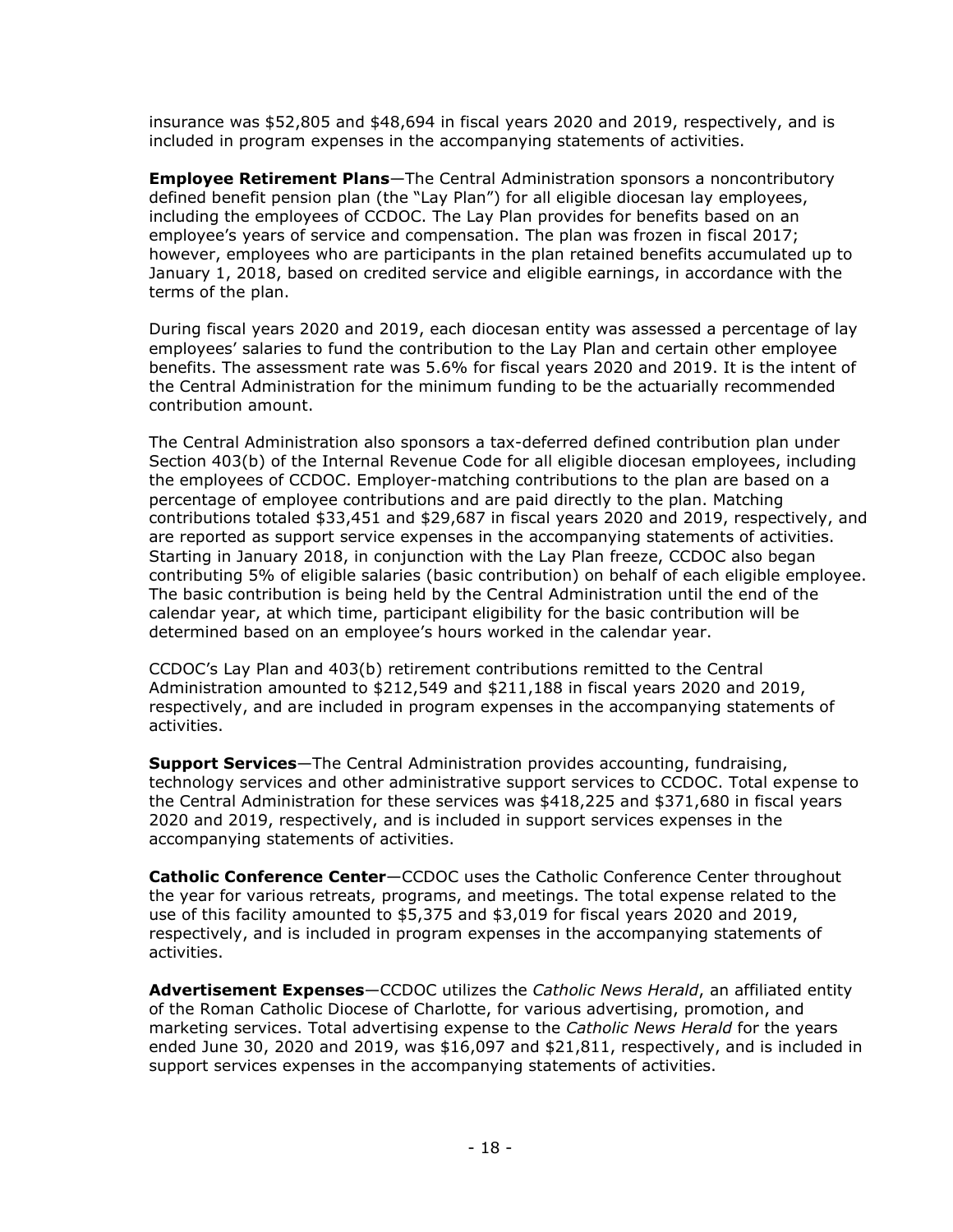Because of the significant nature of transactions with affiliated entities, the accompanying financial statements may not be indicative of the conditions that would have existed, or the results of operations, had CCDOC not operated without such affiliations.

#### **8. FAIR VALUE MEASUREMENTS**

In accordance with accounting principles generally accepted in the United States of America, certain assets and liabilities are required to be measured at fair value on a recurring basis. For CCDOC, the assets that are adjusted to fair value on a recurring basis are limited to the investment in certificate of deposit and investments held by the Diocesan Foundation. CCDOC has no liabilities recorded at fair value. Fair value is defined as the exchange price that would be received for an asset or paid to transfer a liability (an exit price) in the principal or most advantageous market for the asset or liability in an orderly transaction between market participants at the measurement date. Additionally, the inputs used to measure fair value are prioritized based on a three-level hierarchy. This hierarchy requires entities to maximize the use of observable inputs and minimize the use of unobservable inputs. The three levels of inputs used to measure fair value are as follows:

*Level 1*—Valuations based on unadjusted quoted prices for identical instruments in active markets that are available as of the measurement date

*Level 2*—Valuations based on quoted prices in markets that are not active or for which all significant inputs are observable, either directly or indirectly

*Level 3*—Valuations based on inputs that are unobservable and significant to the overall fair value measurement

Assets measured at fair value on a recurring basis as of June 30, 2020 and 2019, based on the three levels of inputs within the fair value hierarchy are as follows:

|                                                                    | <b>Fair Value Measurement as of June 30, 2020</b> |         |                                            |         |  |  |
|--------------------------------------------------------------------|---------------------------------------------------|---------|--------------------------------------------|---------|--|--|
|                                                                    | Total                                             | Level 1 | Level 2                                    | Level 3 |  |  |
| Investment in certificate<br>of deposit<br>Investments held by the | 140,068<br>\$                                     | $$ -$   | 140,068<br>\$                              | $$ -$   |  |  |
| Diocesan Foundation                                                | 1,465,001                                         |         | 1,465,001                                  |         |  |  |
| Total                                                              | \$1,605,069                                       |         | \$1,605,069                                |         |  |  |
|                                                                    |                                                   |         | Fair Value Measurement as of June 30, 2019 |         |  |  |
|                                                                    | Total                                             |         |                                            |         |  |  |
|                                                                    |                                                   | Level 1 | Level 2                                    | Level 3 |  |  |
| Investment in certificate                                          |                                                   |         |                                            |         |  |  |
| of deposit                                                         | \$<br>137,081                                     | $$ -$   | 137,081<br>\$                              | $$ -$   |  |  |
| Investments held by the<br>Diocesan Foundation                     | 1,333,136                                         |         | 1,333,136                                  |         |  |  |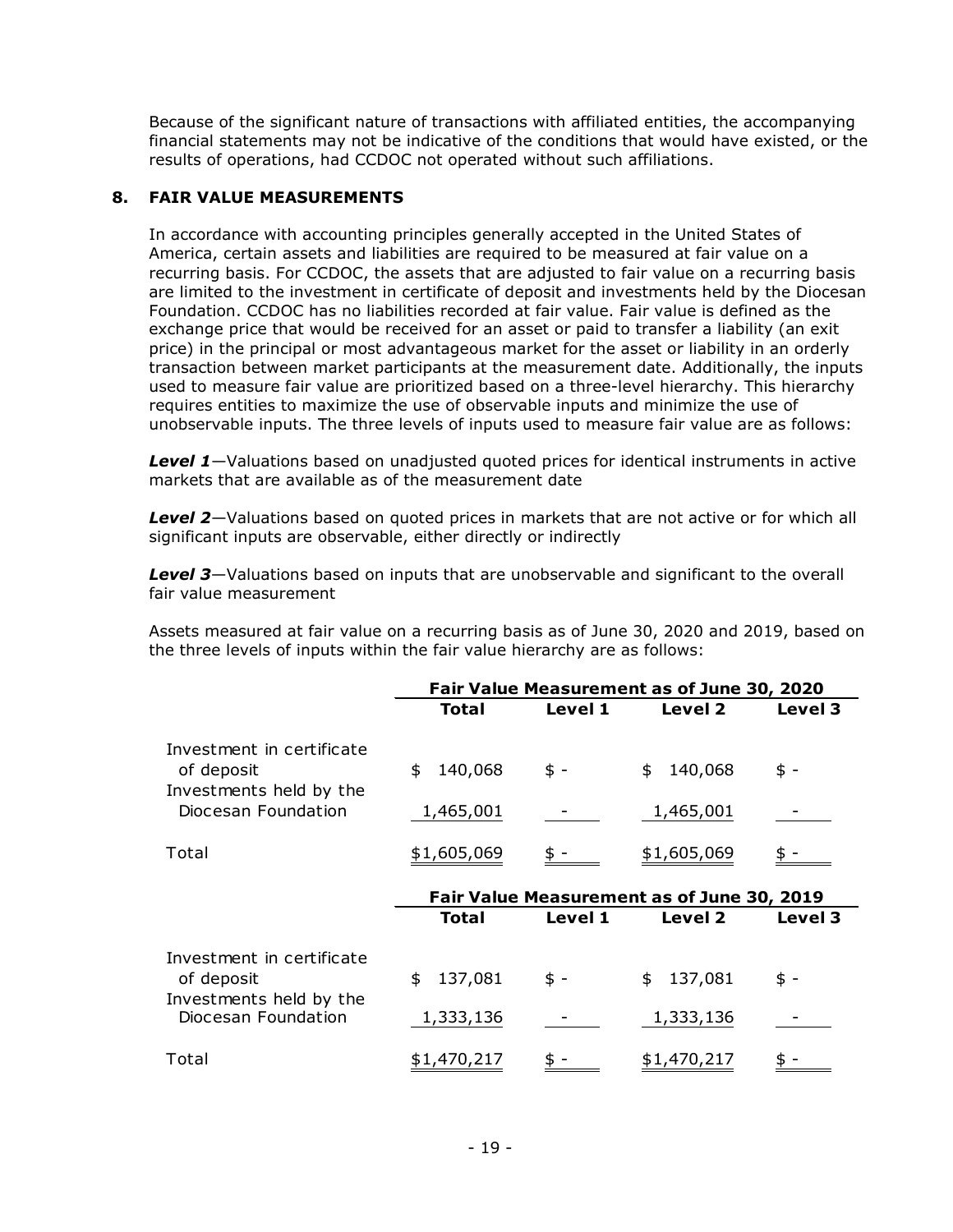Investments held by the Diocesan Foundation are recorded at fair value based on CCDOC's interest in the Diocesan Foundation's investment pool, which consists of investments that are classified within Level 1 and Level 2 of the fair value hierarchy. As CCDOC does not have a direct ownership in the underlying securities of the investment pool, CCDOC classifies investments held by the Diocesan Foundation as Level 2 within the fair value hierarchy. There were no investment transfers between levels during fiscal years 2020 and 2019.

The fair value of the investment in the certificate of deposit is measured using inputs other than quoted prices that are observable for the assets, including the stated interest rate and maturity and credit risk.

GAAP also requires that certain assets and liabilities be measured at fair value on a nonrecurring basis, generally as the result of impairment charges. CCDOC had no assets or liabilities adjusted to fair value on a nonrecurring basis as of June 30, 2020 and 2019.

\*\*\*\*\*\*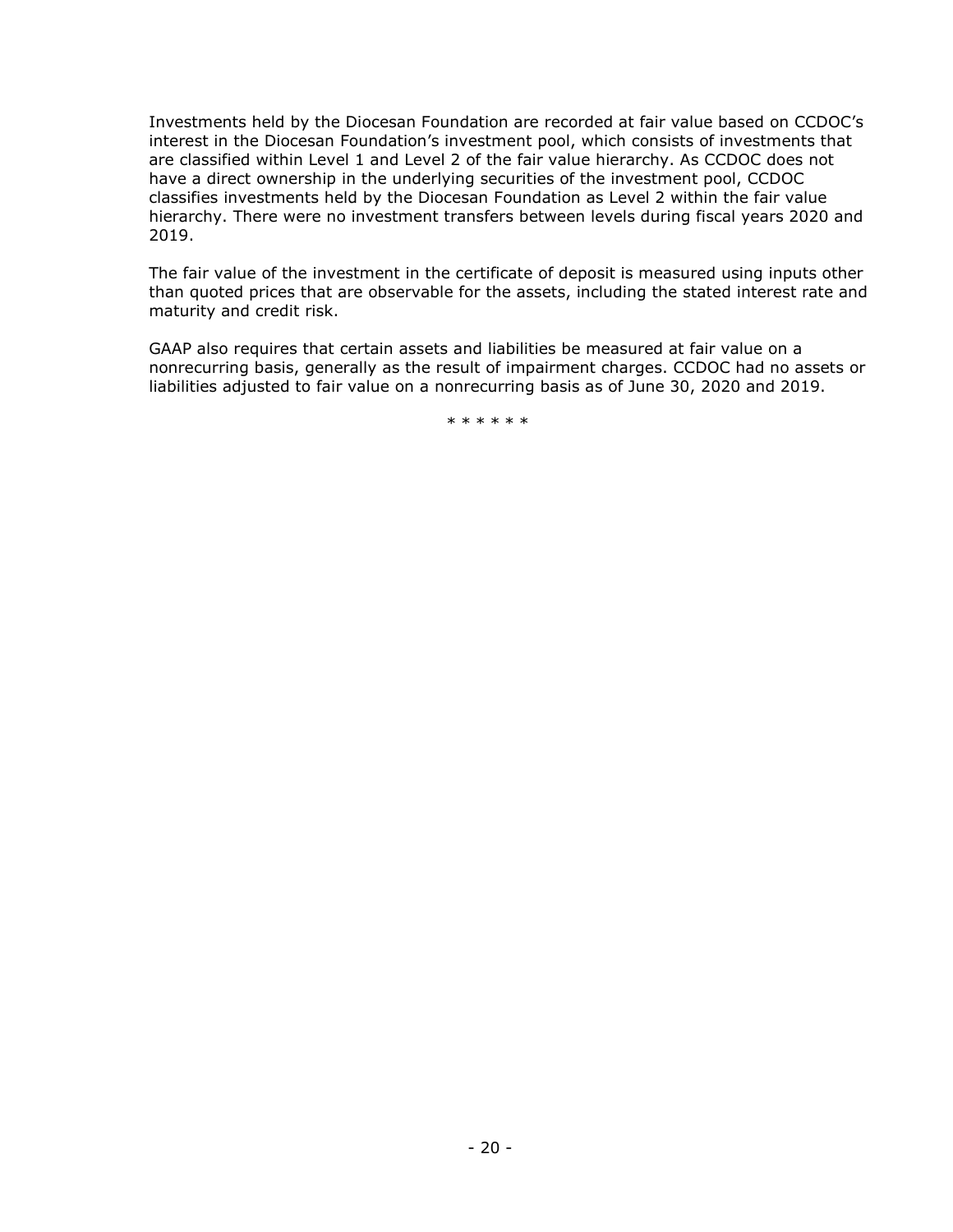## **SUPPLEMENTAL SCHEDULES FOR THE YEAR ENDED JUNE 30, 2020**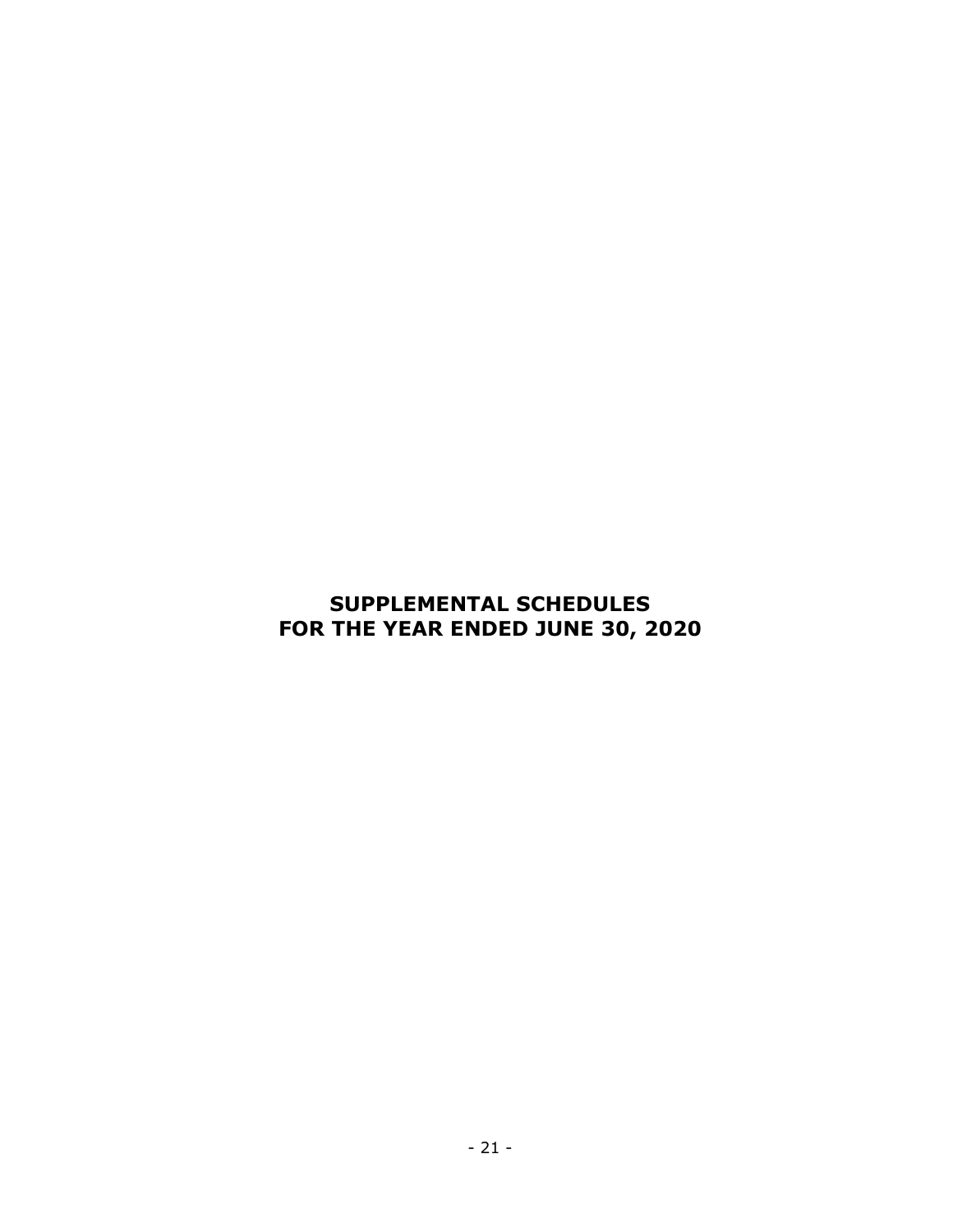#### **STATEMENT OF ACTIVITIES BY LOCATION (UNAUDITED) FOR THE YEAR ENDED JUNE 30, 2020**

|                                          | <b>Without Donor Restrictions</b> |                          |                                      |                                |                           |                          |                              |              |                                |              |
|------------------------------------------|-----------------------------------|--------------------------|--------------------------------------|--------------------------------|---------------------------|--------------------------|------------------------------|--------------|--------------------------------|--------------|
|                                          | <b>Charlotte</b><br>Regional      | Western<br>Regional      | <b>Piedmont</b><br><b>Triad Area</b> | Refugee<br><b>Resettlement</b> | <b>Translation</b><br>and |                          | <b>Administration</b><br>and |              | With<br><b>Donor</b>           |              |
|                                          | <b>Office</b>                     | Office                   | <b>Office</b>                        | <b>Office</b>                  | Interpretation            | Other                    | <b>Development</b>           | <b>Total</b> | <b>Restrictions</b>            | <b>Total</b> |
| REVENUES AND OTHER SUPPORT:              |                                   |                          |                                      |                                |                           |                          |                              |              |                                |              |
| Payroll Protection Program Award         | 83,959<br>\$                      | 39,492<br>\$             | 79,709<br>\$                         | \$115,248                      | \$30,584                  | \$77,642                 | \$11,563                     | \$438,197    | \$<br>$\overline{\phantom{a}}$ | \$438,197    |
| Federal and state agency awards          | 435,862                           | 88,360                   | 285,349                              | 879,399                        | 293,442                   |                          |                              | 1,982,412    |                                | 1,982,412    |
| Other grants and awards                  | 6,160                             | 2,500                    |                                      | 2,219                          | $\overline{a}$            | $\overline{\phantom{a}}$ |                              | 10,879       | 286,250                        | 297,129      |
| Contributions-Diocese of Charlotte       | 354,521                           | 227,127                  | 357,550                              | 215,145                        | 91,251                    | 670,337                  | 43,489                       | 1,959,420    | 7,945                          | 1,967,365    |
| Contributions-other                      | 456,962                           | 234,531                  | 341,247                              | 294,786                        | 52                        | 130,616                  | 147,316                      | 1,605,510    | 407,998                        | 2,013,508    |
| Fees-services rendered                   | 103,282                           | 19,707                   | 21,316                               | 43,808                         | 37,678                    | 43,714                   |                              | 269,505      |                                | 269,505      |
| Fees-special events                      | 43,500                            |                          | 149,023                              |                                |                           |                          |                              | 192,523      |                                | 192,523      |
| Investment income and other              | 222                               | 463                      |                                      | 95                             |                           |                          | 21,845                       | 22,625       | 84,492                         | 107,117      |
| Net assets released from restriction     | 211,708                           | 62,369                   | 139,609                              | 154,565                        |                           | 72,628                   | 50,000                       | 690,879      | (690, 879)                     |              |
| Total revenues and other support         | 1,696,176                         | 674,549                  | 1,373,803                            | 1,705,265                      | 453,007                   | 994,937                  | 274,213                      | 7,171,950    | 95,806                         | 7,267,756    |
| <b>EXPENSES:</b>                         |                                   |                          |                                      |                                |                           |                          |                              |              |                                |              |
| Program expenses:                        |                                   |                          |                                      |                                |                           |                          |                              |              |                                |              |
| Catholic Campaign for Human              |                                   |                          |                                      |                                |                           |                          |                              |              |                                |              |
| Development and Catholic Relief          |                                   |                          |                                      |                                |                           |                          |                              |              |                                |              |
| Services program                         |                                   |                          |                                      |                                | ٠                         | 54,488                   |                              | 54,488       | $\overline{\phantom{a}}$       | 54,488       |
| Counseling program                       | 178,934                           | 133,702                  | 116,743                              |                                | ۰                         | $\overline{\phantom{a}}$ | $\sim$                       | 429,379      | $\sim$                         | 429,379      |
| Direct Assistance program                | 710,926                           | 481,940                  | 682,852                              |                                | $\overline{\phantom{a}}$  | 44,369                   | 50,000                       | 1,970,087    | $\overline{\phantom{a}}$       | 1,970,087    |
| Family Life program                      | $\overline{\phantom{a}}$          |                          |                                      |                                | $\overline{\phantom{a}}$  | 176,580                  | $\sim$                       | 176,580      | $\overline{\phantom{a}}$       | 176,580      |
| Natural Family Planning program          |                                   |                          |                                      |                                | $\overline{a}$            | 93,098                   |                              | 93,098       | $\overline{\phantom{a}}$       | 93,098       |
| Office of Economic Opportunity           |                                   | 48,953                   |                                      |                                |                           |                          | $\overline{\phantom{a}}$     | 48,953       | $\overline{\phantom{a}}$       | 48,953       |
| Pregnancy Support & Adoption program     | 46,646                            |                          |                                      |                                |                           |                          |                              | 46,646       | $\overline{\phantom{a}}$       | 46,646       |
| Refugee and Immigration Services program |                                   | 7,744                    | $\overline{\phantom{a}}$             | 1,331,148                      |                           |                          | $\overline{\phantom{a}}$     | 1,338,892    | $\overline{\phantom{a}}$       | 1,338,892    |
| Respect Life program                     |                                   | ٠                        | $\overline{\phantom{a}}$             |                                | $\overline{\phantom{a}}$  | 62,220                   | $\sim$                       | 62,220       | $\overline{\phantom{a}}$       | 62,220       |
| Social Concerns & Advocacy program       |                                   | ٠                        |                                      |                                | $\overline{\phantom{a}}$  | 150,895                  | $\overline{\phantom{a}}$     | 150,895      | $\sim$                         | 150,895      |
| Stay the Course & Teen Parenting program |                                   | $\overline{\phantom{a}}$ | 191,291                              |                                | ÷.                        | ÷,                       | $\sim$                       | 191,291      | $\sim$                         | 191,291      |
| Translation & Interpretation             |                                   | $\overline{\phantom{a}}$ |                                      | $\overline{\phantom{a}}$       | 537,092                   |                          | ٠                            | 537,092      | $\sim$                         | 537,092      |
| Veteran's Services                       | 432,389                           |                          |                                      |                                |                           |                          |                              | 432,389      |                                | 432,389      |
| Youth Counseling program                 |                                   |                          | 117,338                              |                                |                           |                          |                              | 117,338      |                                | 117,338      |
| Total program expenses                   | 1,368,895                         | 672,339                  | 1,108,224                            | 1,331,148                      | 537,092                   | 581,650                  | 50,000                       | 5,649,348    |                                | 5,649,348    |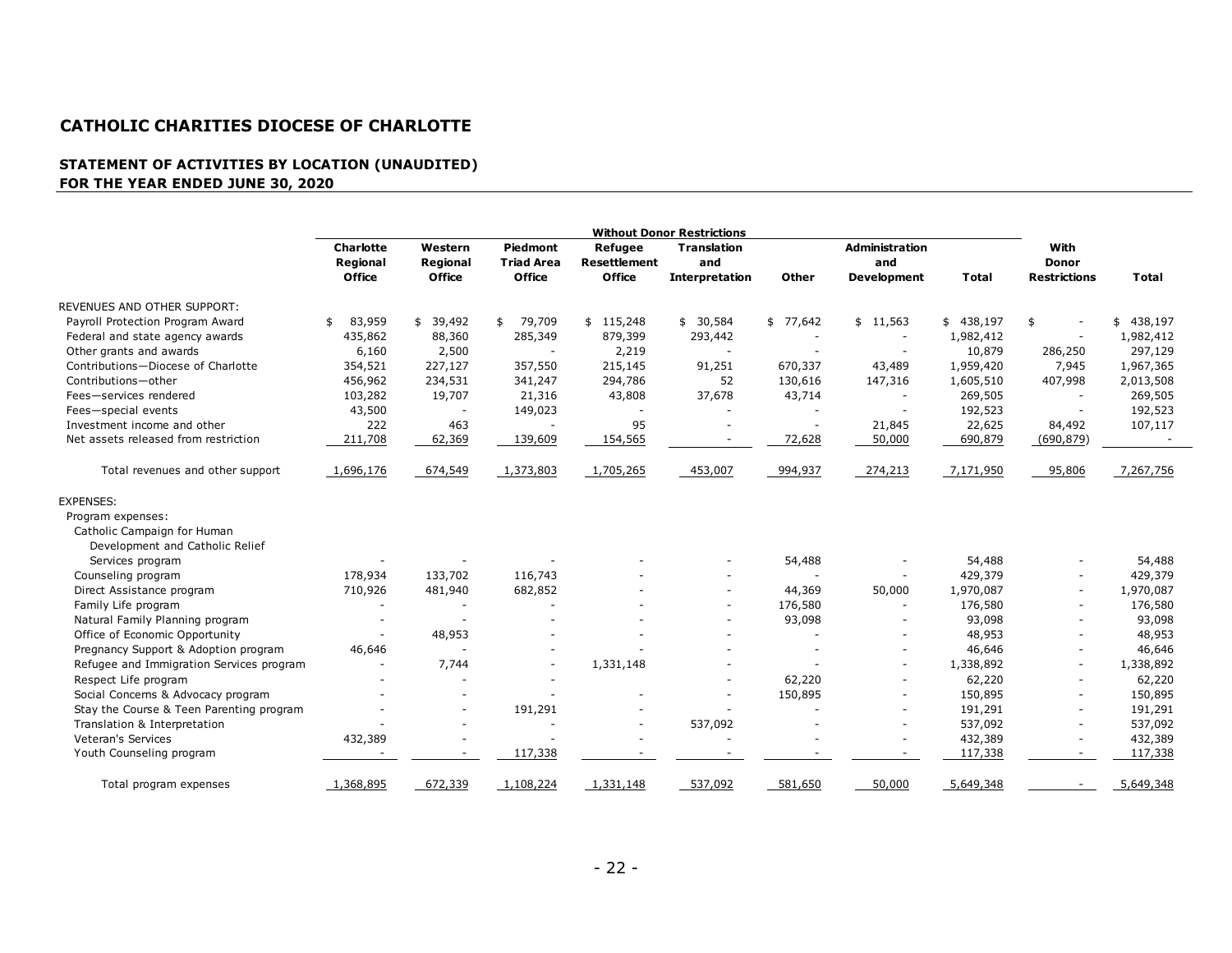#### **STATEMENT OF ACTIVITIES BY LOCATION (UNAUDITED) FOR THE YEAR ENDED JUNE 30, 2020**

|                                                                                                              |                                        |                                      |                                                |                                          | <b>Without Donor Restrictions</b>    |                   |                                                    |                                    |                                             |                              |
|--------------------------------------------------------------------------------------------------------------|----------------------------------------|--------------------------------------|------------------------------------------------|------------------------------------------|--------------------------------------|-------------------|----------------------------------------------------|------------------------------------|---------------------------------------------|------------------------------|
|                                                                                                              | Charlotte<br>Regional<br><b>Office</b> | Western<br>Regional<br><b>Office</b> | Piedmont<br><b>Triad Area</b><br><b>Office</b> | Refugee<br>Resettlement<br><b>Office</b> | Translation<br>and<br>Interpretation | Other             | <b>Administration</b><br>and<br><b>Development</b> | Total                              | With<br><b>Donor</b><br><b>Restrictions</b> | Total                        |
| Support services expenses:<br>Cost of direct benefits to donors<br>General and administrative<br>Fundraising | 21,328<br>\$<br>115,632<br>20,187      | 84,639<br>7,523                      | \$15,900<br>160,097<br>23,120                  | 166,372<br>7,248                         | 41,039                               | 136,724<br>21,707 | \$<br>158,269<br>234,403                           | 37,228<br>\$<br>862,772<br>314,188 | \$<br>$\overline{\phantom{a}}$              | 37,228<br>862,772<br>314,188 |
| Total support services expenses                                                                              | 157,147                                | 92,162                               | 199,117                                        | 173,620                                  | 41,039                               | 158,431           | 392,672                                            | 1,214,188                          |                                             | 1,214,188                    |
| Total expenses                                                                                               | 1,526,042                              | 764,501                              | 1,307,341                                      | 1,504,768                                | 578,131                              | 740,081           | 442,672                                            | 6,863,536                          |                                             | 6,863,536                    |
| <b>INTEROFFICE TRANSFERS</b>                                                                                 | 67,863                                 | 36,829                               | 61,716                                         | 56,765                                   |                                      | 34,870            | (258, 043)                                         |                                    |                                             |                              |
| CHANGE IN NET ASSETS                                                                                         | 102,271                                | (126, 781)                           | 4,746                                          | 143,732                                  | (125, 124)                           | 219,986           | 89,584                                             | 308,414                            | 95,806                                      | 404,220                      |
| NET ASSETS (DEFICIT):<br>Beginning of year                                                                   | 531,495                                | (459, 317)                           | (319, 659)                                     | 654,058                                  | (314, 498)                           | 192,864           | 929,630                                            | 1,214,573                          | 1,508,831                                   | 2,723,404                    |
| End of year                                                                                                  | 633,766                                | $$$ (586,098)                        | $$$ (314,913)                                  | \$797,790                                | $$$ (439,622)                        | \$412,850         | \$1,019,214                                        | \$1,522,987                        | \$1,604,637                                 | \$3,127,624                  |

(Concluded)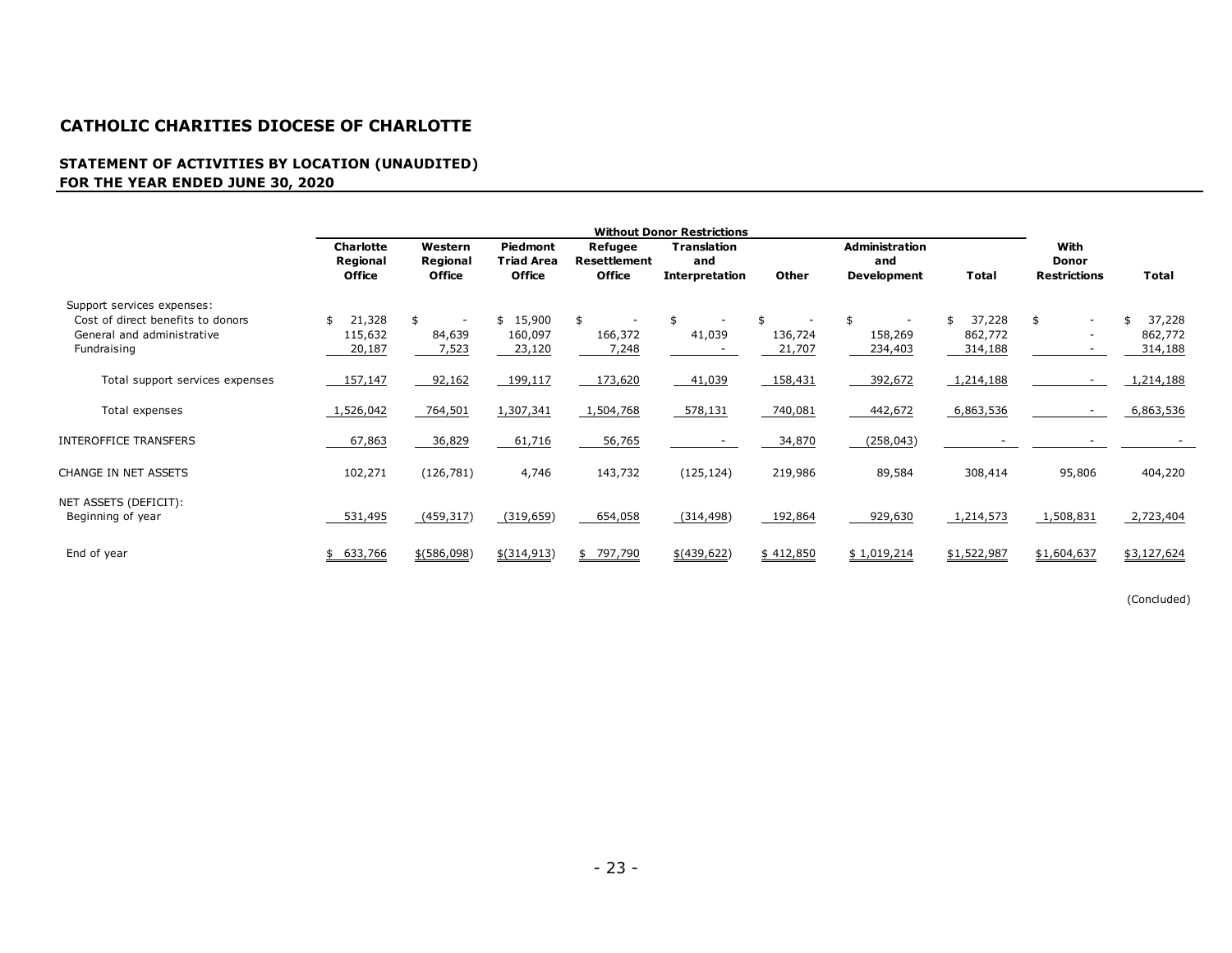## **FEDERAL AWARDS SUPPLEMENTAL INFORMATION FOR THE YEAR ENDED JUNE 30, 2020**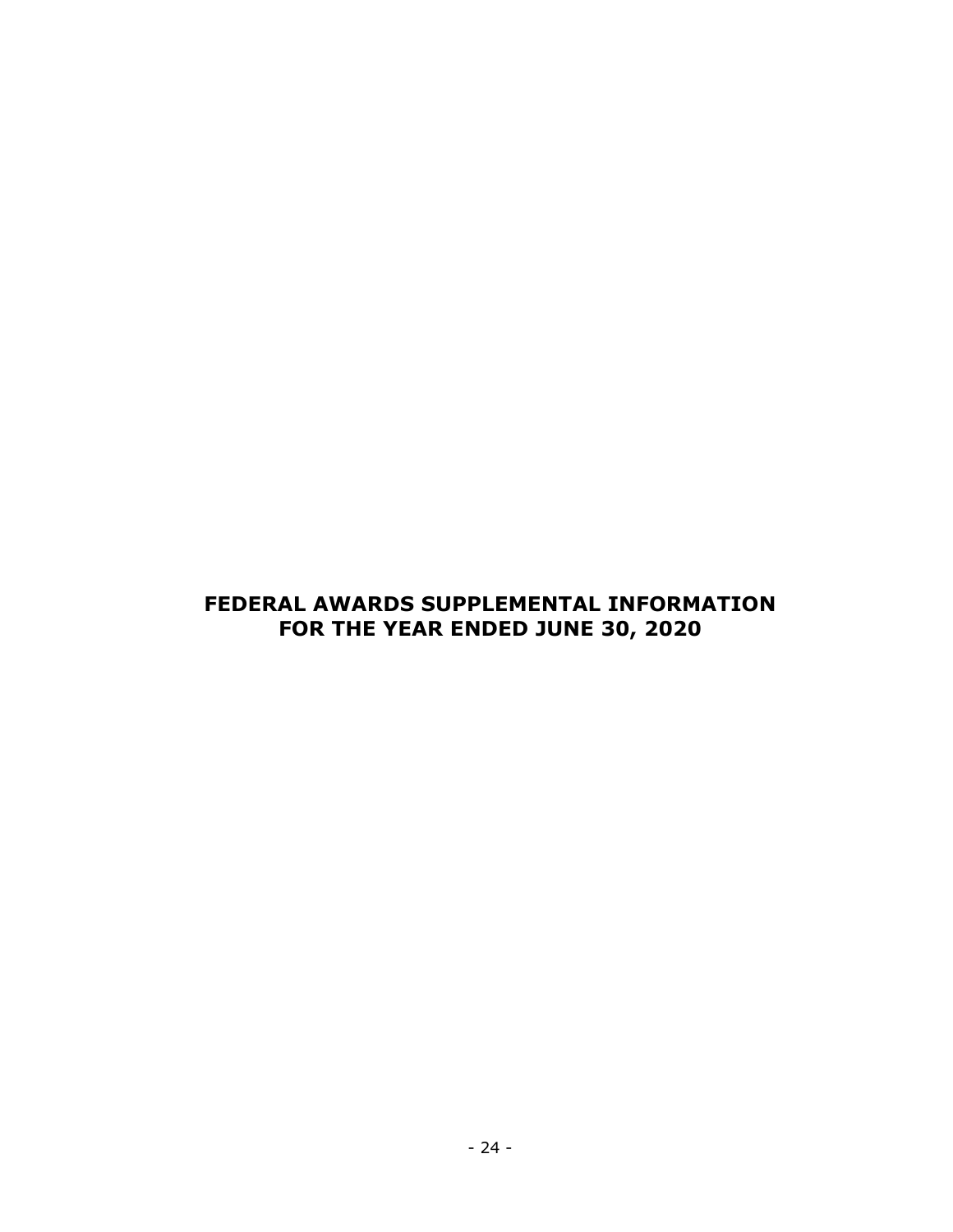#### **SCHEDULE OF EXPENDITURES OF FEDERAL AND STATE AWARDS FOR THE YEAR ENDED JUNE 30, 2020**

| <b>FEDERAL AWARDS:</b>                                                     |           |
|----------------------------------------------------------------------------|-----------|
| U.S. Department of Health and Human Services:                              |           |
| Runaway and Homeless Youth<br>93.623<br>90CY6861-03<br>35,588<br>\$        | \$        |
| Passed through North Carolina Department of                                |           |
| Health and Human Services, Division of                                     |           |
| Social Services:                                                           |           |
| 39023<br>Refugee Assistance Program<br>93.566<br>39,323                    |           |
| Refugee Targeted Assistance-Formula<br>93.584<br>38854<br>311,058          |           |
| School Impact Grant<br>39719<br>93.576<br>159,277                          |           |
| U.S. Department of State-Passed through                                    |           |
| United States-Catholic Conference of                                       |           |
| Bishops-Reception and Placement Program<br>19.510<br>200,795               |           |
| POWR (Parishes Organized to Welcome Refugees)<br>19.510<br>12,788          |           |
| Remote Reception & Placement<br>19.510<br>145,898                          |           |
| U.S. Department of Administration for Children                             |           |
| and Families-Passed through United States-                                 |           |
| Catholic Conference of Bishops-Voluntary                                   |           |
| Agencies Matching Grant Program<br>93.567<br>6,442                         |           |
| U.S. Department of Veteran Affairs:                                        |           |
| Supportive Services for Veteran Families<br>64.033<br>20-NC-444<br>435,862 |           |
| U.S. Department of Agriculture (USDA)-Passed                               |           |
| through Department of Agriculture and                                      |           |
| Consumer Services-The Emergency Food                                       |           |
| Assistance Program (TEFAP)<br>10.569<br>336,466                            |           |
| <b>TOTAL FEDERAL AWARDS</b><br>\$1,683,497                                 |           |
| STATE AWARDS-North Carolina Department of                                  |           |
| Social Services-Passed through Forsyth                                     |           |
| County-Spanish Translation<br>2019-0191-00                                 | 246,722   |
| <b>TOTAL STATE AWARDS</b>                                                  | \$246,722 |

See notes to schedule of expenditures of federal and state awards.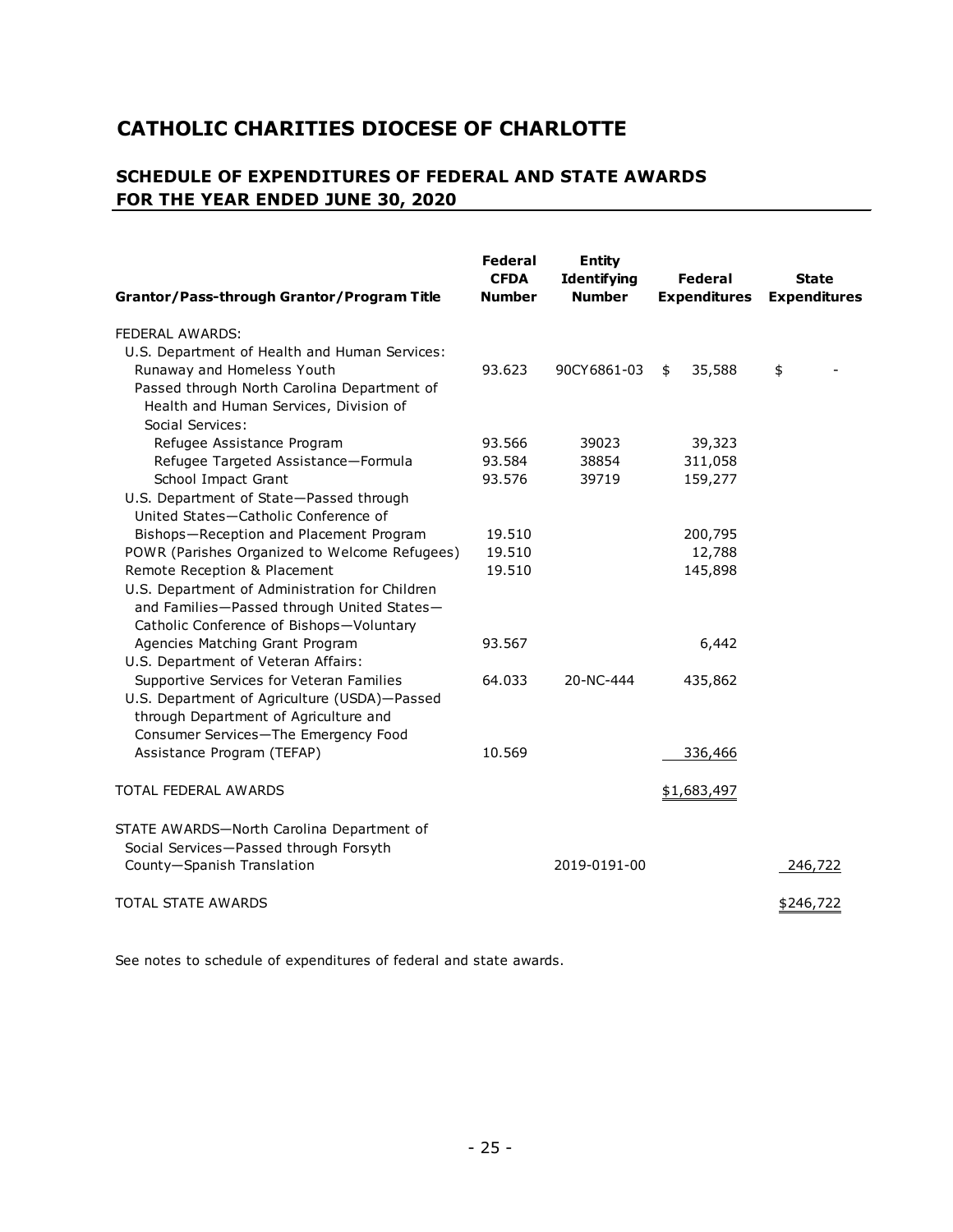#### **NOTES TO SCHEDULE OF EXPENDITURES OF FEDERAL AND STATE AWARDS FOR THE YEAR ENDED JUNE 30, 2020**

#### **1. BASIS OF PRESENTATION**

The Roman Catholic Diocese of Charlotte and Catholic Charities Diocese of Charlotte (CCDOC) are not-for-profit organizations. CCDOC receives federal funding and is the only diocesan entity required to be included within the scope of the requirements of the Uniform Guidance.

The accompanying schedule of expenditures of federal and state awards (the "Schedule") includes all federal and state grants to CCDOC that had activity during the year ended June 30, 2020. The information in the Schedule is presented in accordance with the requirements of Title 2 U.S. Code of Federal Regulations Part 200, *Uniform Administrative Requirements, Cost Principles, and Audit Requirements for Federal Awards* ("Uniform Guidance"). Because the Schedule presents only a selected portion of the operations of the CCDOC, it is not intended to and does not present the financial position, changes in net assets, or cash flows of the CCDOC.

Federal Catalog of Federal Domestic Assistance (CFDA) numbers are from the CFDA published by the Office of Management and Budget and the General Services Administration.

#### **2. SUMMARY OF SIGNIFICANT ACCOUNTING POLICIES FOR FEDERAL AND STATE AWARD EXPENDITURES**

This Schedule has been prepared under the accrual basis of accounting and with accounting principles generally accepted in the United States of America, and is consistent with the preparation of the CCDOC's basic financial statements. Amounts reflected in the Schedule include only expenditures of federal and state awards and are recognized following the cost principles contained in the Uniform Guidance.

An award is considered expended when the activity related to the award occurs. The activity generally pertains to events requiring compliance with laws, regulations, and the provisions of contract and grant agreements. Direct costs have been recognized on the accrual basis of accounting when costs are incurred. The CCDOC has elected not to use the 10-percent de minimis indirect cost rate allowed under the Uniform Guidance. Salaries, fringes, and other costs are charged to awards based upon utilization on a direct cost basis.

#### **3. RELATIONSHIP TO FEDERAL FINANCIAL REPORTS**

The regulations and guidelines governing the preparation of federal financial reports vary by federal agency and among programs administered by the same agency. Accordingly, the amounts reported in the federal financial reports may not necessarily agree with the amounts reported in the accompanying Schedule which is prepared as explained in Notes 1 and 2 above.

\*\*\*\*\*\*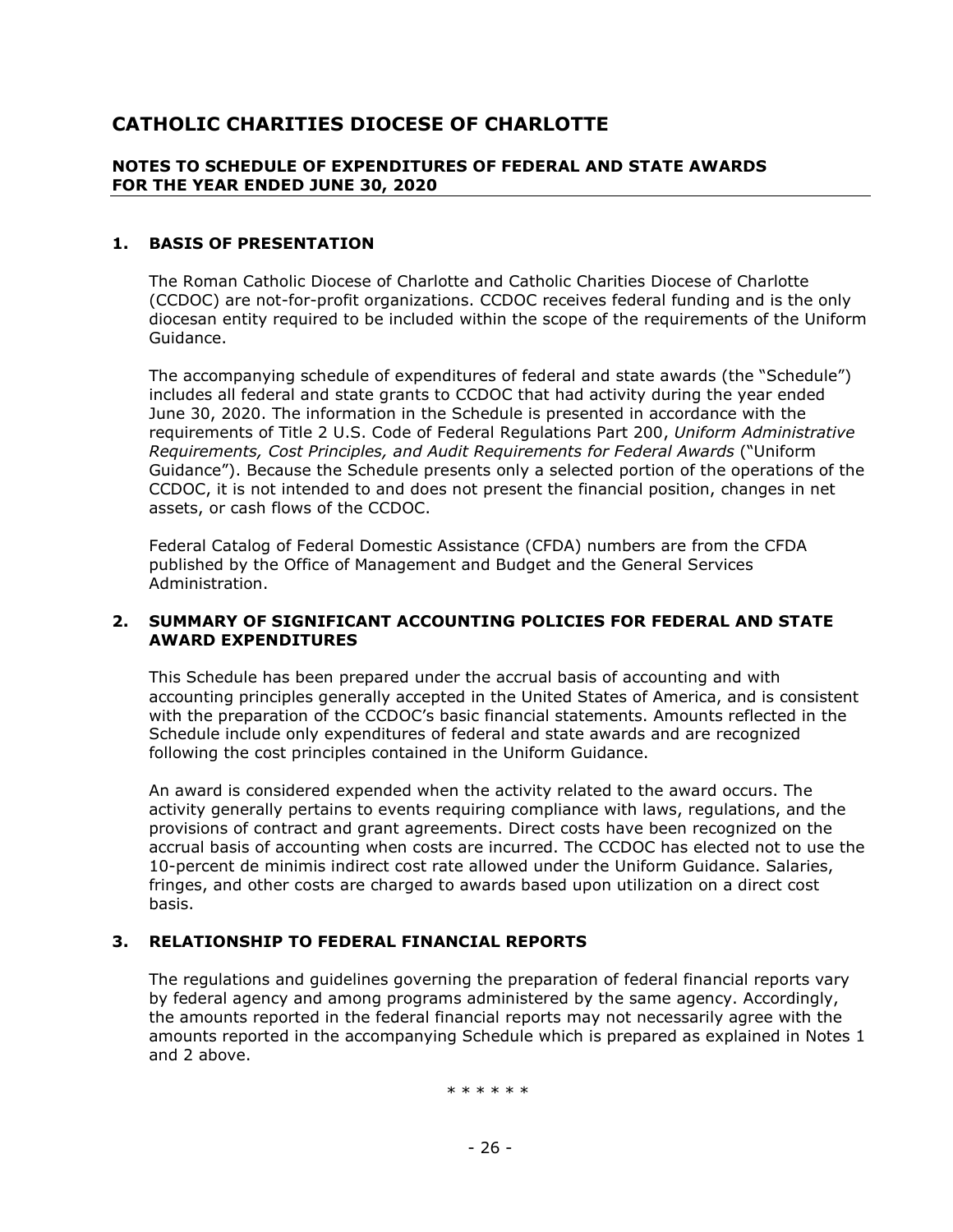# **Deloitte.**

**Deloitte & Touche LLP** 550 South Tryon Street Charlotte, NC 28202 USA

Tel: +1 704 887 1500 Fax: +1 704 887 1631 www.deloitte.com

#### **INDEPENDENT AUDITORS' REPORT ON INTERNAL CONTROL OVER FINANCIAL REPORTING AND ON COMPLIANCE AND OTHER MATTERS BASED ON AN AUDIT OF FINANCIAL STATEMENTS PERFORMED IN ACCORDANCE WITH** *GOVERNMENT AUDITING STANDARDS*

To the Most Reverend Peter J. Jugis, Bishop of Charlotte, and the Board of Directors of Catholic Charities Diocese of Charlotte:

We have audited, in accordance with the auditing standards generally accepted in the United States of America and the standards applicable to financial audits contained in *Government Auditing Standards* issued by the Comptroller General of the United States, the financial statements of Catholic Charities Diocese of Charlotte ("CCDOC") (an affiliated entity of the Roman Catholic Diocese of Charlotte), which comprise the statements of financial position as of June 30, 2020, and the related statements of activities and cash flows for the years then ended, and the related notes to the financial statements, and have issued our report thereon dated September 22, 2020, which expresses an unmodified opinion and includes an emphasis of matter paragraph regarding the significance of CCDOC's transactions with affiliated entities.

#### **Internal Control over Financial Reporting**

In planning and performing our audit of the financial statements, we considered CCDOC's internal control over financial reporting (internal control) to determine the audit procedures that are appropriate in the circumstances for the purpose of expressing our opinion on the financial statements, but not for the purpose of expressing an opinion on the effectiveness of CCDOC's internal control. Accordingly, we do not express an opinion on the effectiveness of CCDOC's internal control.

A deficiency in *internal control* exists when the design or operation of a control does not allow management or employees, in the normal course of performing their assigned functions, to prevent, or detect and correct misstatements on a timely basis. A *material weakness* is a deficiency, or a combination of deficiencies, in internal control, such that there is a reasonable possibility that a material misstatement of the entity's financial statements will not be prevented, or detected and corrected on a timely basis. A *significant deficiency* is a deficiency, or a combination of deficiencies, in internal control that is less severe than a material weakness, yet important enough to merit attention by those charged with governance.

Our consideration of internal control was for the limited purpose described in the first paragraph of this section and was not designed to identify all deficiencies in internal control that might be material weaknesses or significant deficiencies. Given these limitations, during our audit we did not identify any deficiencies in internal control that we consider to be material weaknesses. However, material weaknesses may exist that have not been identified.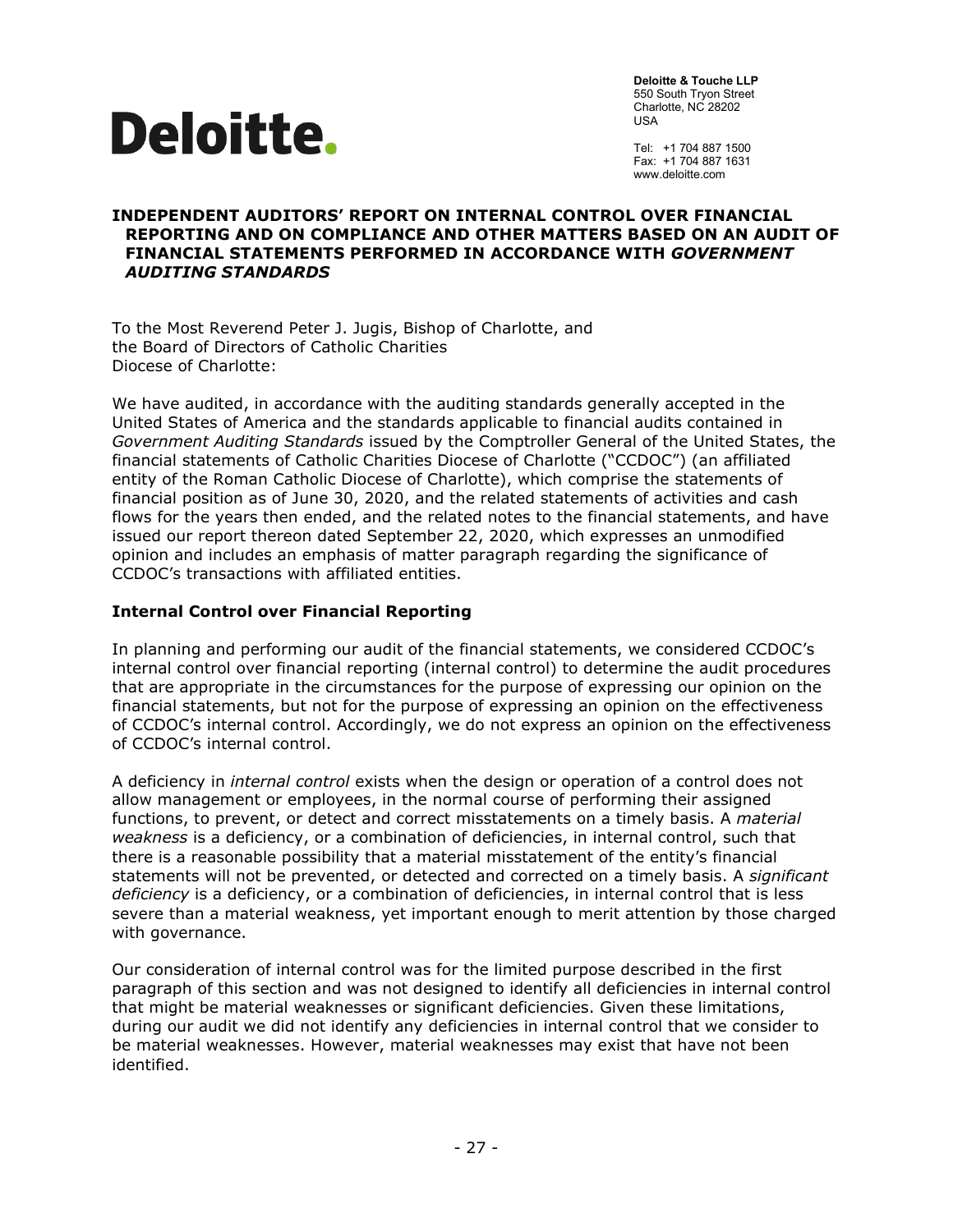#### **Compliance and Other Matters**

As part of obtaining reasonable assurance about whether CCDOC's financial statements are free from material misstatement, we performed tests of its compliance with certain provisions of laws, regulations, contracts, and grant agreements, noncompliance with which could have a direct and material effect on the determination of financial statement amounts. However, providing an opinion on compliance with those provisions was not an objective of our audit, and accordingly, we do not express such an opinion. The results of our tests disclosed no instances of noncompliance or other matters that are required to be reported under *Government Auditing Standards*.

#### **Purpose of this Report**

The purpose of this report is solely to describe the scope of our testing of internal control and compliance and the results of that testing, and not to provide an opinion on the effectiveness of CCDOC's internal control or on compliance. This report is an integral part of an audit performed in accordance with *Government Auditing Standards* in considering CCDOC's internal control and compliance. Accordingly, this communication is not suitable for any other purpose.

Deloitte & Touche LLP

September 22, 2020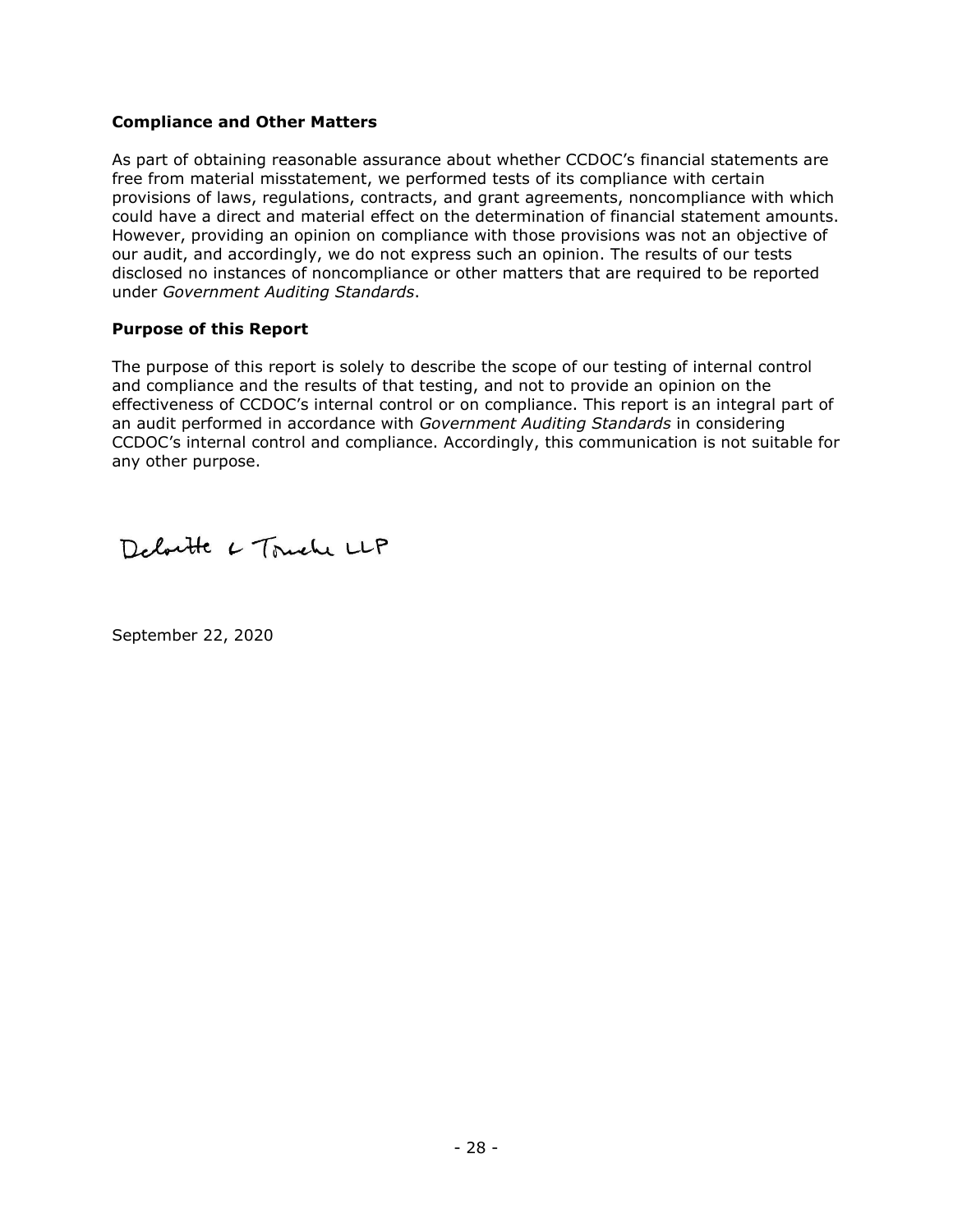

**Deloitte & Touche LLP** 550 South Tryon Street Charlotte, NC 28202 USA

Tel: +1 704 887 1500 Fax: +1 704 887 1631 www.deloitte.com

#### **INDEPENDENT AUDITORS' REPORT ON COMPLIANCE FOR EACH MAJOR FEDERAL PROGRAM; REPORT ON INTERNAL CONTROL OVER COMPLIANCE; AND REPORT ON SCHEDULE OF FEDERAL AWARDS REQUIRED BY THE UNIFORM GUIDANCE**

To the Most Reverend Peter J. Jugis, Bishop of Charlotte, and the Board of Directors of Catholic Charities Diocese of Charlotte:

#### **Report on Compliance for Each Major Federal Program**

We have audited Catholic Charities Diocese of Charlotte's ("CCDOC") compliance with the types of compliance requirements described in the *OMB Compliance Supplement* that could have a direct and material effect on CCDOC's major federal program for the year ended June 30, 2020. CCDOC's major federal program is identified in the summary of auditors' results section of the accompanying schedule of findings and questioned costs.

#### **Management's Responsibility**

Management is responsible for compliance with federal statutes, regulations, and the terms and conditions of federal awards applicable to its federal programs.

#### **Auditor's Responsibility**

Our responsibility is to express an opinion on compliance for each of CCDOC's major federal programs based on our audit of the types of compliance requirements referred to above. We conducted our audit of compliance in accordance with auditing standards generally accepted in the United States of America; the standards applicable to financial audits contained in *Government Auditing Standards*, issued by the Comptroller General of the United States; and the audit requirements of Title 2 U.S. *Code of Federal Regulations* Part 200, *Uniform Administrative Requirements, Cost Principles, and Audit Requirements for Federal Award* ("Uniform Guidance"). Those standards and the Uniform Guidance require that we plan and perform the audit to obtain reasonable assurance about whether noncompliance with the types of compliance requirements referred to above that could have a direct and material effect on a major federal program occurred. An audit includes examining, on a test basis, evidence about CCDOC's compliance with those requirements and performing such other procedures as we considered necessary in the circumstances.

We believe that our audit provides a reasonable basis for our opinion on compliance for the major federal program. However, our audit does not provide a legal determination of CCDOC's compliance.

#### **Opinion on Each Major Federal Program**

In our opinion, CCDOC complied, in all material respects, with the types of compliance requirements referred to above that could have a direct and material effect on its major federal program for the year ended June 30, 2020.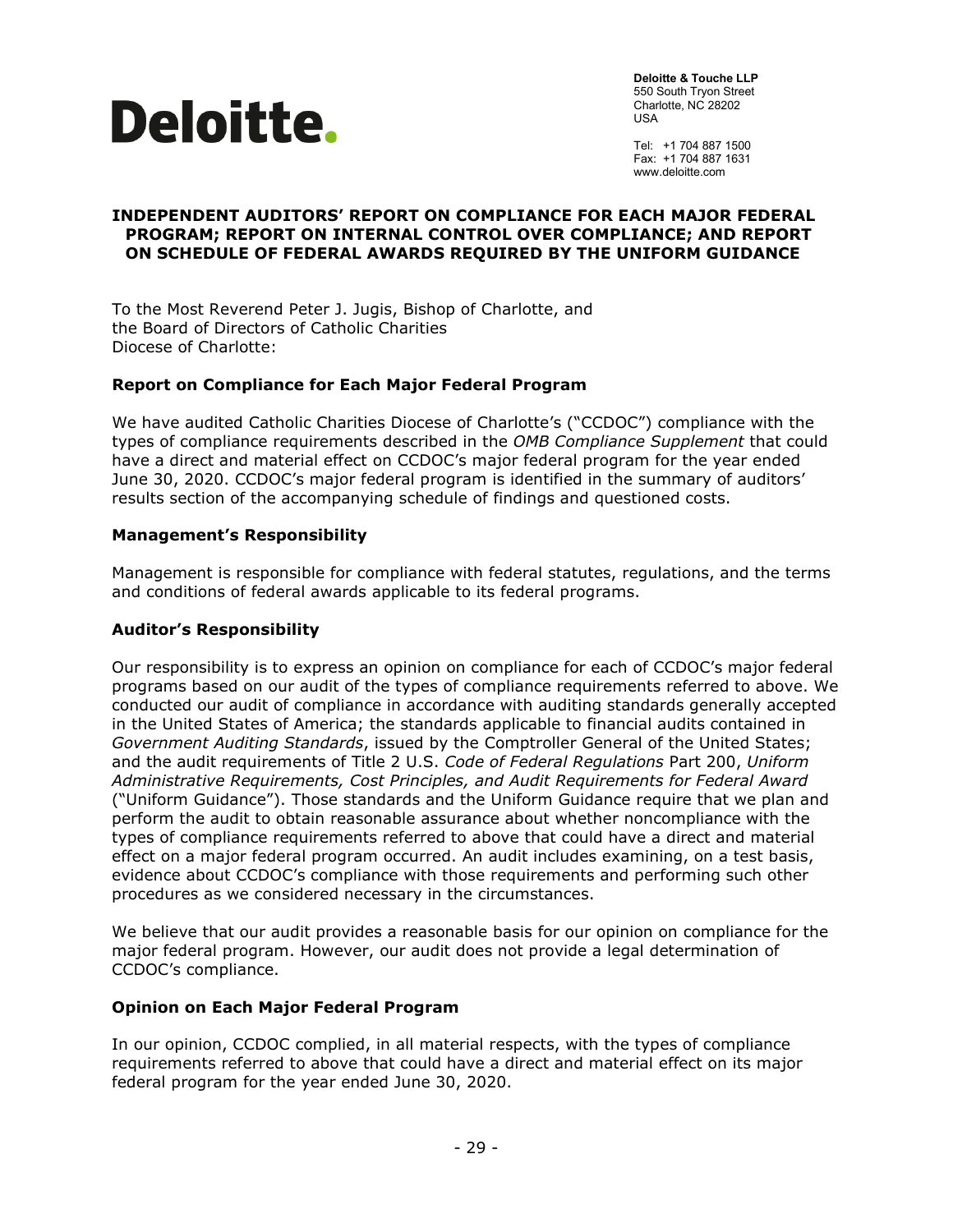#### **Report on Internal Control over Compliance**

Management of CCDOC is responsible for establishing and maintaining effective internal control over compliance with the types of compliance requirements referred to above. In planning and performing our audit of compliance, we considered CCDOC's internal control over compliance with the types of requirements that could have a direct and material effect on each major federal program to determine the auditing procedures that are appropriate in the circumstances for the purpose of expressing an opinion on compliance for each major federal program and to test and report on internal control over compliance in accordance with the Uniform Guidance, but not for the purpose of expressing an opinion on the effectiveness of internal control over compliance. Accordingly, we do not express an opinion on the effectiveness of CCDOC's internal control over compliance.

A *deficiency in internal control over compliance* exists when the design or operation of a control over compliance does not allow management or employees, in the normal course of performing their assigned functions, to prevent, or detect and correct, noncompliance with a type of compliance requirement of a federal program on a timely basis. A *material weakness in internal control over compliance* is a deficiency, or combination of deficiencies, in internal control over compliance, such that there is a reasonable possibility that material noncompliance with a type of compliance requirement of a federal program will not be prevented, or detected and corrected, on a timely basis. A *significant deficiency in internal control over compliance* is a deficiency, or a combination of deficiencies, in internal control over compliance with a type of compliance requirement of a federal program that is less severe than a material weakness in internal control over compliance, yet important enough to merit attention by those charged with governance.

Our consideration of internal control over compliance was for the limited purpose described in the first paragraph of this section and was not designed to identify all deficiencies in internal control over compliance that might be material weaknesses or significant deficiencies. We did not identify any deficiencies in internal control over compliance that we consider to be material weaknesses. However, material weaknesses may exist that have not been identified.

The purpose of this report on internal control over compliance is solely to describe the scope of our testing of internal control over compliance and the results of that testing based on the requirements of the Uniform Guidance. Accordingly, this report is not suitable for any other purpose.

#### **Report on Schedule of Expenditures of Federal Awards Required by the Uniform Guidance**

We have audited the financial statements of CCDOC as of and for the year ended June 30, 2020, and have issued our report thereon dated September , 2020, which contained an unmodified opinion on those financial statements. Our audit was conducted for the purpose of forming an opinion on the financial statements as a whole. The accompanying schedule of expenditures of federal awards is presented for purposes of additional analysis as required by the Uniform Guidance and is not a required part of the financial statements. Such information is the responsibility of management and was derived from and relates directly to the underlying accounting and other records used to prepare the financial statements. The information has been subjected to the auditing procedures applied in the audit of the financial statements and certain additional procedures, including comparing and reconciling such information directly to the underlying accounting and other records used to prepare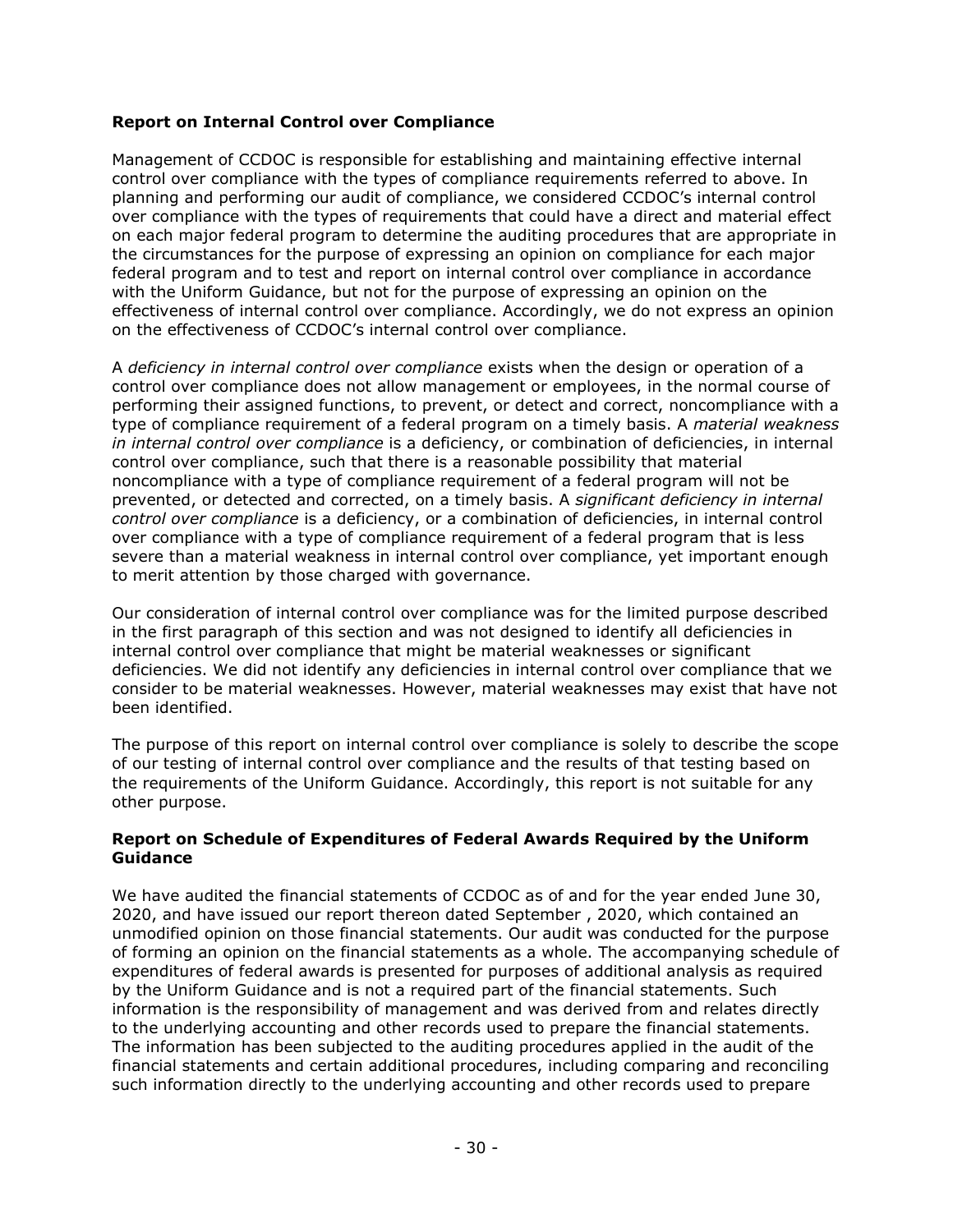the financial statements or to the financial statements themselves, and other additional procedures in accordance with auditing standards generally accepted in the United States of America. In our opinion, the schedule of expenditures of federal awards is fairly stated in all material respects in relation to the financial statements as a whole.

Deloite a Touche LLP

September 22, 2020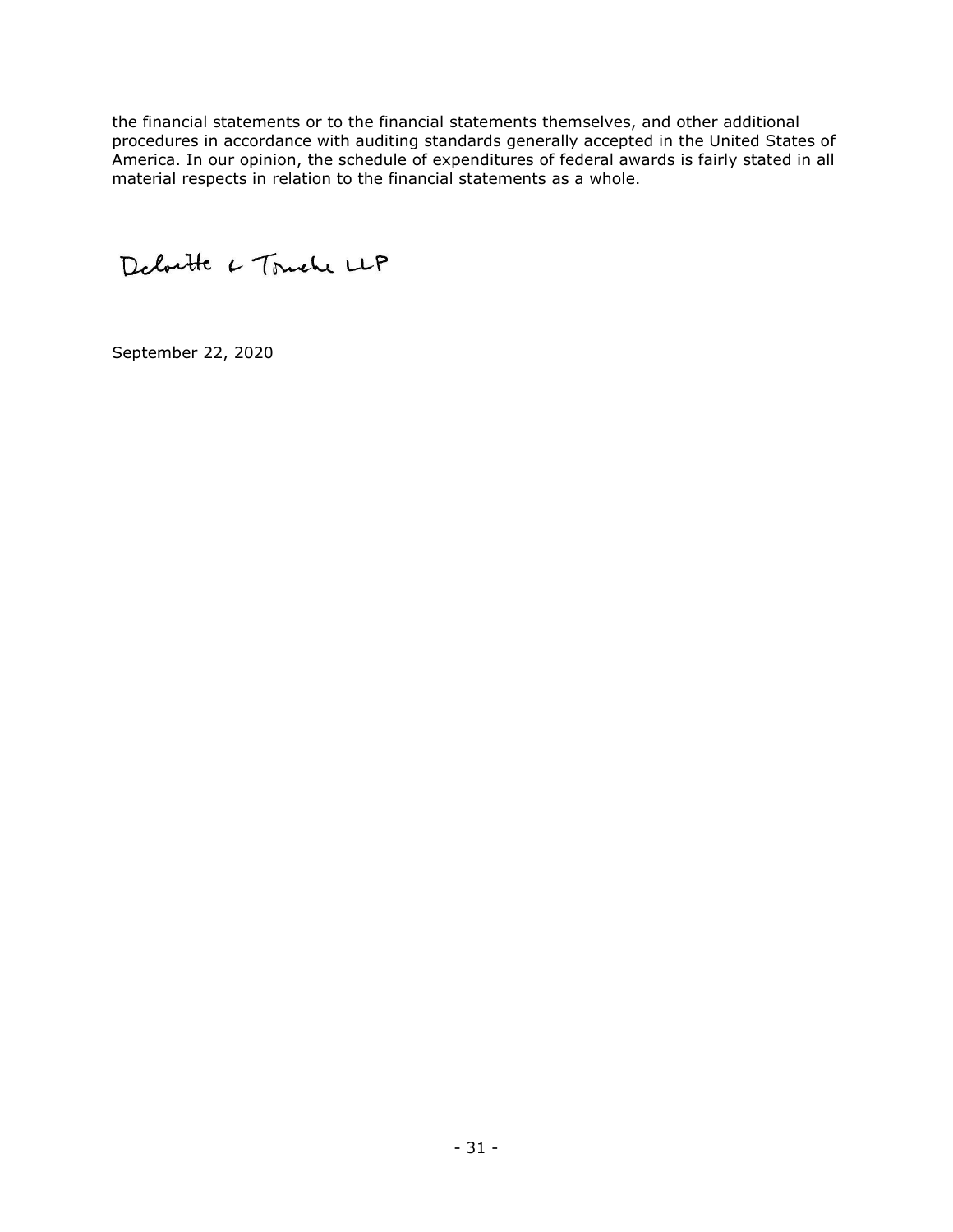#### **SCHEDULE OF FINDINGS AND QUESTIONED COSTS FOR THE YEAR ENDED JUNE 30, 2020**

#### **PART I—SUMMARY OF AUDITORS' RESULTS**

#### **Financial Statements**

| Type of auditors' report issued:                                                                                                                                 | Unmodified |                    |
|------------------------------------------------------------------------------------------------------------------------------------------------------------------|------------|--------------------|
| Internal control over financial reporting:                                                                                                                       |            |                    |
| Material weakness(es) identified?                                                                                                                                | Yes        | X No               |
| Significant deficiency(ies) identified<br>not considered to be material weakness?                                                                                | Yes        | $X$ None reported  |
| Noncompliance material to financial<br>statements noted?                                                                                                         | Yes        | X No               |
| <b>Federal Awards</b>                                                                                                                                            |            |                    |
| Internal control over major programs:                                                                                                                            |            |                    |
| Material weakness(es) identified?                                                                                                                                | Yes        | X No               |
| Significant deficiency(ies) identified<br>not considered to be material weakness?                                                                                | Yes        | $X$ None reported  |
| Type of auditor's report issued on<br>compliance for major programs:                                                                                             | Unmodified |                    |
| Any audit findings disclosed that are required<br>to be reported in accordance with Title 2<br>Code of Federal Regulations 200 Uniform<br><b>Grant Guidance?</b> | Yes        | $\mathsf{X}$<br>No |
|                                                                                                                                                                  |            | (Continued)        |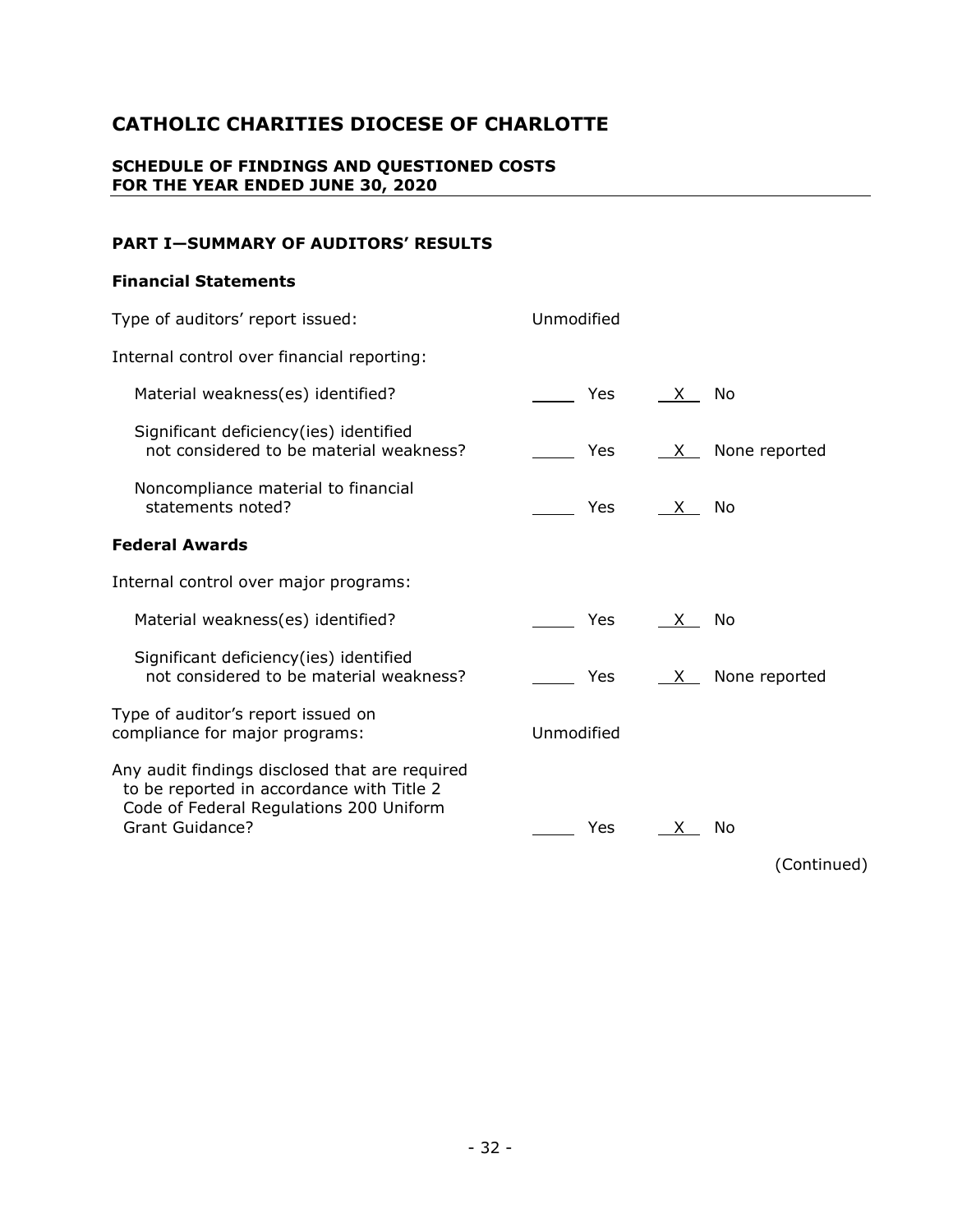#### **SCHEDULE OF FINDINGS AND QUESTIONED COSTS FOR THE YEAR ENDED JUNE 30, 2020**

Identification of major programs:

| <b>Program Name</b>                                                                                                                                                                                              |     |         | <b>CFDA</b><br>Number |
|------------------------------------------------------------------------------------------------------------------------------------------------------------------------------------------------------------------|-----|---------|-----------------------|
| U.S. Department of State-passed through United States-Catholic<br>Conference of Bishops-Reception and Placement Program, POWR<br>(Parishes Organized to Welcome Refugees), and Remote<br>Reception and Placement |     |         | 19.510                |
| Dollar threshold used to distinguish between<br>Type A and Type B programs                                                                                                                                       |     | 750,000 |                       |
| Auditee qualified as low-risk auditee?                                                                                                                                                                           | Yes | No      |                       |

#### **PART II—FINANCIAL STATEMENT FINDINGS SECTION**

No matters were reportable.

#### **PART III—FEDERAL AWARD FINDINGS AND QUESTIONED COSTS SECTION**

No matters were reportable.

(Concluded)